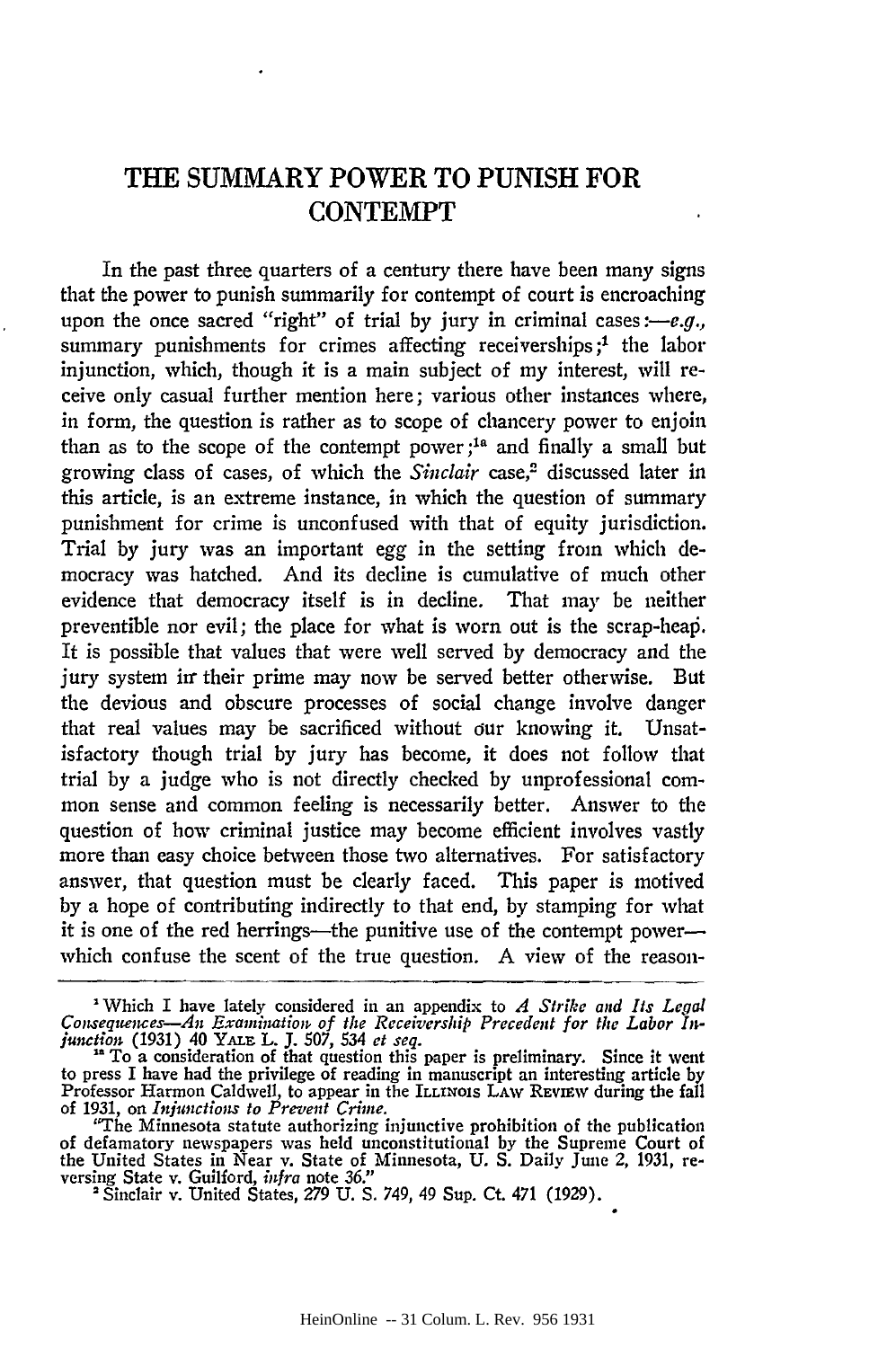# *SUMMARY POWER TO PUNISH FOR CONTEMPT 957*

able scope of the contempt power which is orthodox, at least in the abstract, is presented, and judicial inconsistencies therewith are deplored. For encroachments upon jury trial3 by perversion of the contempt power tend rather to evasion than solution of the problem of efficient criminal justice.

#### I. THE THEORY **OF THE SUMMARY** POWER

Criminal proceedings, said Blackstone, "are divisible into two kinds: summary and *regular."* The institution of summary proceedings is principally legislative; "for the common law is a stranger to it, unless in the case of contempts." In other cases he found that it had "of late been so far extended, as if a check be not timely given, to threaten the disuse of our admirable and truly English trial by jury"; the danger of arbitrary power outweighed, he thought, the benefit of speedy but erratic justice. The summary and inquisitorial procedure for contempt, however, though "not agreeable to the genius of the common law in any other instance," seemed to him to result "from the first principles of judicial establishments." And he concluded (incorrectly, as modern scholarship has shown) that it had been used immemorially and was confirmed by Magna Carta as part of the law of the land.4

Whatever the date and legitimacy of its birth, the summary procedure for contempt is an old exception to the principle that trial by jury is essential to due process of law. Since the exception is in derogation of the principle, it would be natural to find its limits both closely and clearly defined. The contrary, however, is the case. "Contempt of court (which has been irreverently termed a 'legal thumb-screw') is so manifold in its aspects that it is difficult to lay down any exact definition of the offense."<sup>5</sup> The most autocratic of judicial powers is likewise in practice the most indefinite.

Its vagueness is accounted for by the fact that the law of contempt, unlike our judge-made law in general, develops in large measure (1) in cases where exasperation tends to cloud judgment, and (2) in cases which are virtually *ex parte*. Rules declared in great cases of the first class have frequently, though untraceably, started in petty cases of the second. In petty cases the alleged contemnor is ordinarily gnilty of some misconduct. He has no great stake in establishing that his misconduct is not technically contempt, or punishable summarily. His

<sup>&#</sup>x27;Dean Wigmore in *A Program for the Trial of Jhry Trial* **(1929)** 12 **J. Am.** JuD. Soc. 166, suggests that most of the faults of jury trial as we now have it are remediable.

**<sup>4</sup> BL.** Com. 280-8. For contrary conclusions based upon historical evidence instead of assumption, see Sm **JoHN** Fox, **CONTEMPr OF COURT** (1927). 'OsWALD, **CONTEMPT** OF COURT **(3d** ed. 1911) 5.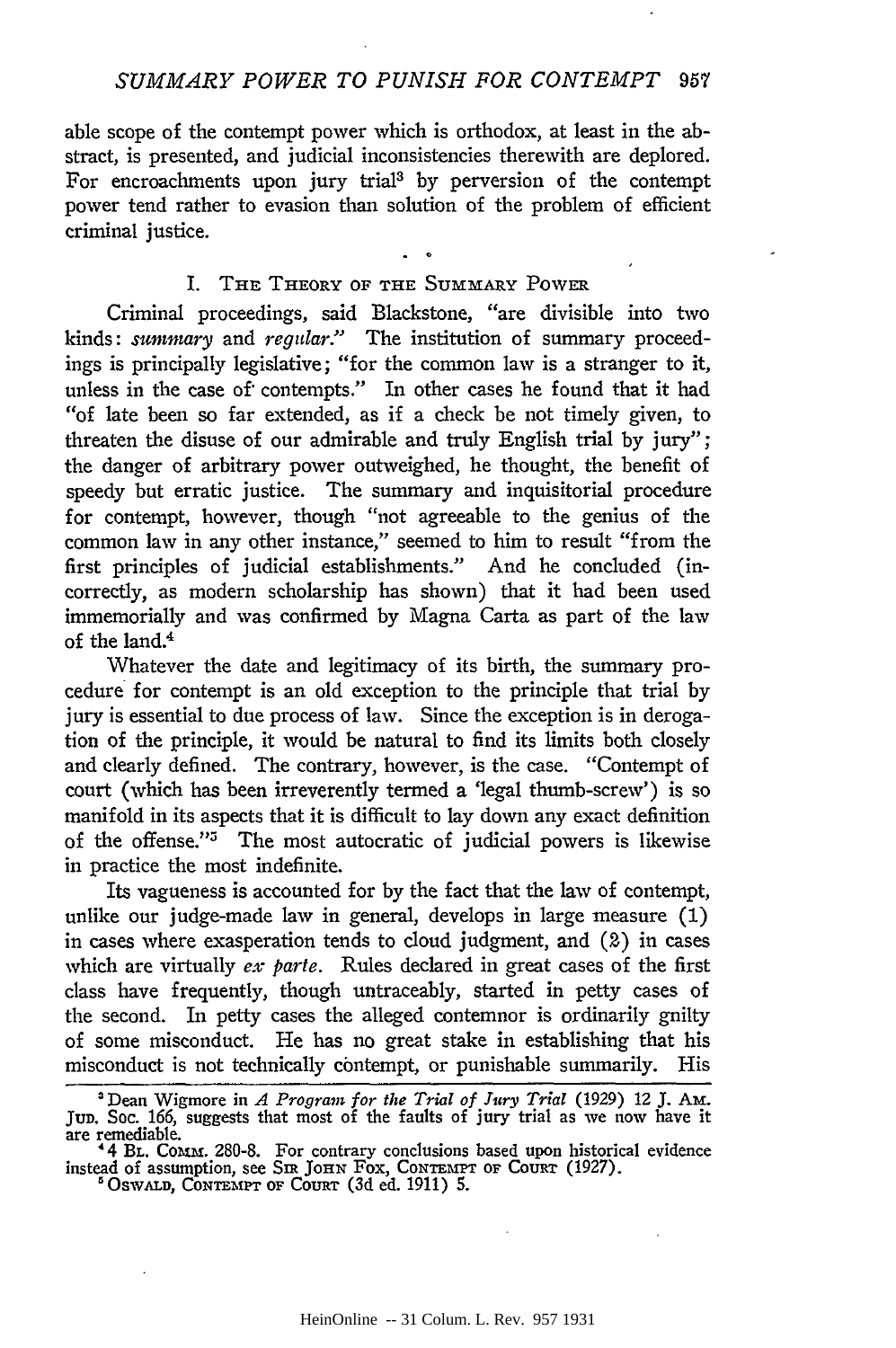## *COLUMBIA LAW REVIEW*

safest and most economical course, even if his conduct was in truth rightful, is to placate wrath by apology and submission. For should he assert either a substantive right to his behavior or an adjective right to ordinary criminal procedure, he faces these probabilities: that his contention will be overruled; that his obstreperousness will spoil his chance to escape with a reprimand or a nominal fine; that the expense of an appeal will be prohibitive. $6$  If his offense is gross, moreover, his success in maintaining that it is not summarily punishable may result only in his exposure to more substantial expense, punishment and stigmatization in a prosecution by indictment. Unless, as rarely happens except in cases of contempt by publication, he is concerned to vindicate a principle, the game of litigious disputation will usually seem not to be worth the candle. Neither issues of principle nor enormities of conduct conduce to judicial detachment. It is natural, therefore, that the "process of inclusion and exclusion," however it may have clarified the law of other subjects, has had a contrary tendency in the law of contempt. The limits of principles and precedents are rarely subjected to searching examination. The authority of sweeping *dicta* is rarely successfully challenged. And facile reliance upon superficial analogies also contributes to extensions of the summary power which are at variance with the principles upon which it relies for justification.

What are those principles?

The amplitude of the *crime* of contempt-not, however, the amplitude of the summary power-dates from antiquity. The writ of attachment for contempt still, in England, describes the contempt, not as against the court, but as against the King. Originally, probably, whatever was *lèse majesté* was contempt, and the range was all the way from treason to a breach of decorum.<sup>7</sup> The administration of justice was protected not merely because it was the administration of justice but because the judges were vice-roys; they "sit in the Seat of King concerning his Justice."<sup>8</sup> Even today the feeling that injured judicial majesty is *per se* entitled to vindication through punishment for con-

with crimes which were never summarily punishable, and are no longer thought of as "contempts." **BRAcTON, DE LEGIBUS** (13th century) i, **7,** indicates a much wider scope: "there is no greater crime than contempt and disobedience, for all persons within the realm ought to be obedient to the King and within his peace."<br><sup>8</sup> The King v. Almon (1765), WILMOT, NOTES AND OPINIONS OF **JUDGMENTS** 

(1802), 243, 255. "The Principle upon which Attachments are granted, in respect of Bailiffs, is to facilitate the execution of the Law.... But the Principle upor which Attachments issue for Libels upon Courts is of a more enlarged and important nature.—it is to keep a blaze of Glory around them." *Ib* 

<sup>&#</sup>x27;In England indeed findings of so-called criminal contempt are still not appealable. *Ibid.* **229.** Their general (not yet universal) appealability in this country is rather recent. See, *e.g.,* Bessette v. Conkey Co., 194 **U. S.** 324, 24 Sup. Ct. **<sup>665</sup>** (1904). The long effort to use *habeas corpus* as a substitute for appeal in con- tempt cases may have ended with Craig v. Hecht, *263* **U. S.** 255, 44 Sup. Ct. **<sup>103</sup> (1923)** ; but see *infra* note **50. ,** Blackstone's chapter "Of Misprisions and Contempts" (4 Comm. c. **9)** deals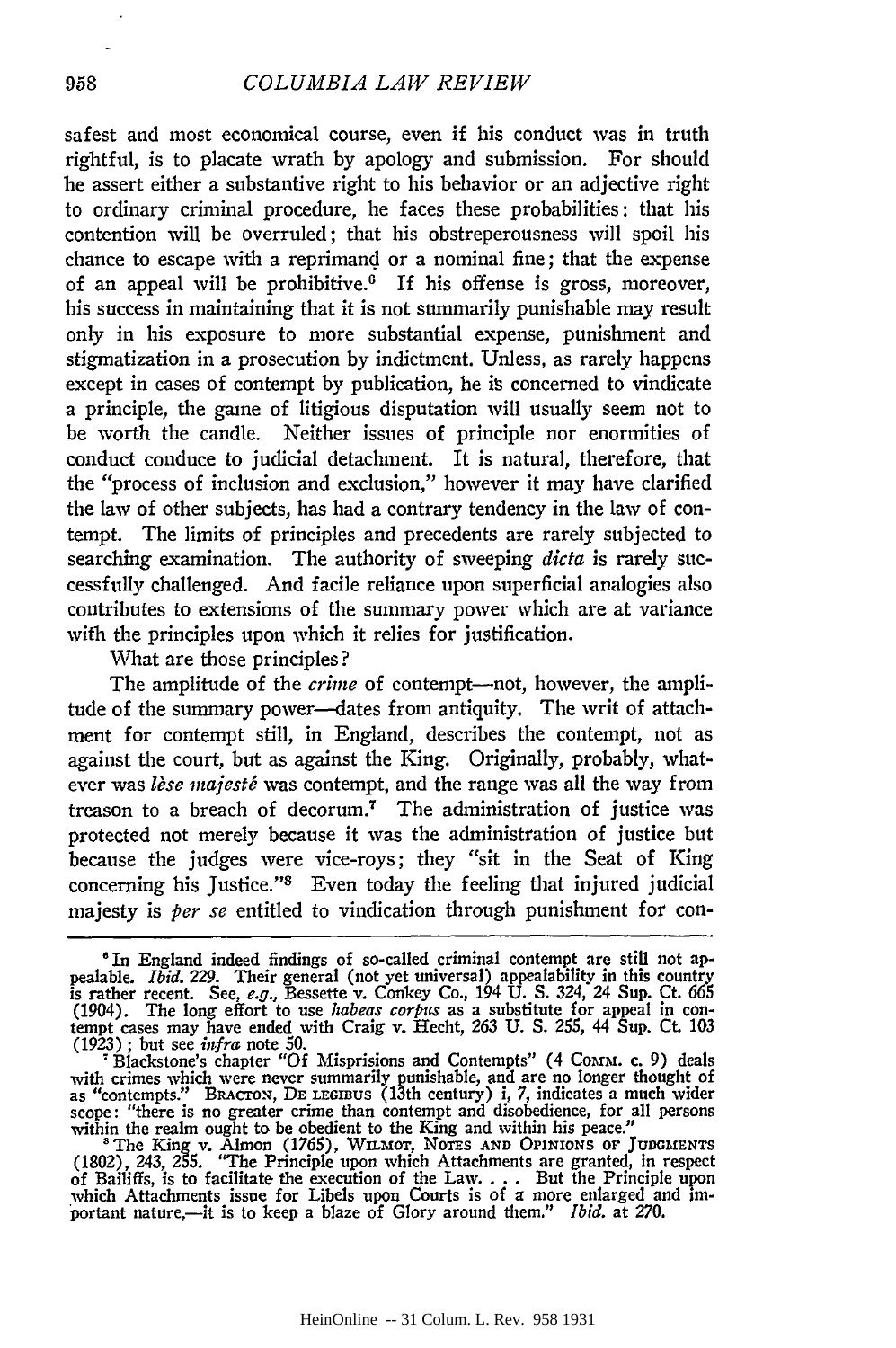tempt of it is not entirely extinct. Its power cannot be doubted by anyone who has taken the trouble to look beneath the sometimes transparent surface of a considerable number of cases of contempt by publication.9 But justification of the contempt power as a prerogative of majesty has become rather quaint than cogent. Moreover, in the days of monarchy by divine right, when injured majesty was a sufficient and respectable test of the crime of contempt, it was *not* a ground for dispensing with ordinary criminal procedure. Except in the Star Chamber, contempts were in general like other crimes, tried by jury, "according to the course of the common law." $10$ 

The exception of contempt from the ordinary requirements of due process of law was established not in antiquity, but in the period of dawning democracy and the rights of man, when it was incumbent upon courts to adduce for it a pragmatic sanction.<sup>11</sup> This was done thus: "Laws without a competent authority to secure their administration from disobedience and contempt would be vain and nugatory. A power therefore in the supreme courts of justice to suppress such contempts, by an immediate attachment of the offender, results from the first principles of judicial establishments, and must be an inseparable attendant of every superior tribunal."<sup>12</sup> We now, changing words only, say that the summary power is *inherent,* arising from the courts' neces*sity* of self-preservation, or of preventing obstruction of their due administration of justice.<sup>13</sup>

'Collected in Nelles and King, *Contempt by Publication* (1928) 28 COLUMBIA LAW REv. 401 & 525. Weldon v. State, 150 Ark. 407, 234 S. IV. 466 (1921), is instructive as well as amusing. **A** judge before whom an indictment for bootlegging was pending, encountering the defendant at a bathing resort, spoke insultingly<br>to him, and was insulted in return; the latter insult was held to be, not an "out-<br>door matter," but a contempt of court.<br><sup>10</sup> Fox, *op.* 

was committed *in facie curiae* "the view supplied a conviction"; and confession, perhaps not always voluntary, often did so likewise. But even contempts in faction were often tried by jury. *Ibid.* at 227-242. The more enormous the contempt, the more reason for jury trial. "Richardson Ch. Just. de C. B bury in Summer 1631 fuit assault per prisoner la condemne pur felony; que puis son condemnation ject un brickbat a le dit Justice, que narrowly mist; et pur ceo immediately fuit indictment drawn per Noy envers le prisoner et son dexter manus ampute & affix al gibbet, sur que luy mesme immediatement hange in presence de

Court." Dyer (Eliz.) 188b, note. Only the amputation was upon the conviction by<br>jury for the contempt; the hanging was for the antecedent felony.<br>""Who," said Lord Ellenborough in Carr v. Hood, 1 Camp. 350 n. (1808),<br>"woul Chamber (see Fox, *op. cit. supra* note 4, **86** *et seq.)* became an anachronism. "4 BL. Coam. 486.

*"E.g., E.v parte* Bollman, 4 Cranch **75,** 94 **(U. S. 1807) ;** Cartwright's case, 114 Mass. 230 (1873); Carter v. Comm., 96 Va. 791, 32 S. E. 780 (1899); Bessette<br>v. Conkey Co., *supra* note 6. "The accumulated weight of repetition" behind this<br>formula of the *inherent necessity* of the contempt power " to think words instead of things." Frankfurter and Landis, *Power of Congress over Procedure in Criminal Contempts in "Inferior" Federal Courts* (1924) 37 HARV. L. REV. 1010, 1022-3.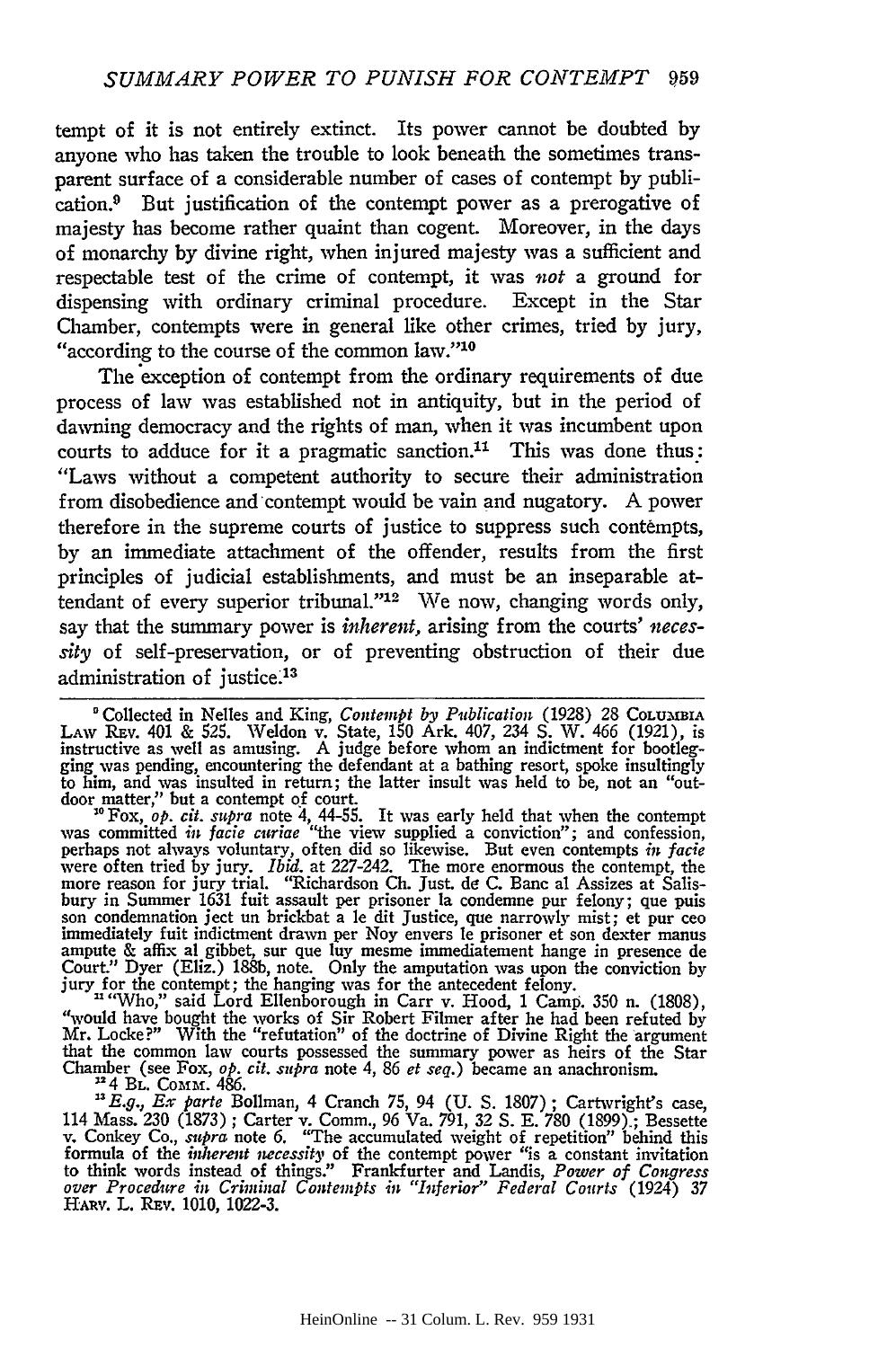Though necessity is strait, it would be captious to insist that practicality may not construe it somewhat liberally. Loose claims of "necessity" may be made, however, to justify almost anything. "Not one of the oppressive prerogatives of which the crown has been successively stripped, in England, but was in its day defended on the plea of necessity."<sup>14</sup> The word "necessary"—at least when it is *not* a constitution that we are construing<sup>15</sup>—must reasonably mean more than "doubtfully" desirable." It will here be used as meaning "highly expedient." It is "necessary" in this sense that the summary power should be ample. But its amplitude "is a command never to exert it where it is not necessary or proper."<sup>16</sup> "Its great and only purpose is to secure judicial authority from obstruction in the performance of its duties."17 does not extend to effecting justice; trial by jury is the procedure normally prescribed for that often unattainable object. "There is a difference between obstructing justice and obstructing the administration of justice. . **.** . The administration of justice means the performance of acts and duties required by law in the discharge of duty."18 Though there is of course a penumbra as well as a distinction between justice and its administration, the mechanical rather than the substantive is the domain of the contempt power. It may be used whenever necessary for the due operation of the judicial machine-at least when there is no paramount expediency that it should not be. But necessity gives rise only to "the least possible power adequate to the end proposed."<sup>19</sup> The power properly exists only when its exercise is necessary.

That such are the principles of the contempt power is copiously asserted and never denied. In particular cases, however, assertion of the necessity of the power in the abstract is often put to service as a substitute for demonstration of the necessity of its exercise in the circumstances before the court.

# II. THE VARIETIES OF SUMMARILY PUNISHABLE CONTEMPT AND THE OBJECTS OF PUNISHMENT

The phrase "varieties of summarily punishable contempt" does not here refer to the conventional classification of contempts as "civil" and "criminal." Few legal distinctions are emptier than that-except

*<sup>&</sup>quot;1* Compi.E' WORKS OF **EDWARD LIVINGSTON ON** CRIMINAL **JURISPRUDENCE**

<sup>(</sup>ed. 1873) 264. *"Cf.* M'Culloch v. Maryland, 4 Wheat. 316 (U. **S.** 1819). " Gompers v. Bucks Stove & Range Co., 221 U. S. 418, 451, 31 Sup. Ct. 492,

<sup>502</sup> **(1911).** *' Ex parte* Hudgings, 249 U. S. 378, 383, 39 Sup. Ct. 337 339 (1919).

<sup>&</sup>lt;sup>13</sup> Hough, J., in Rosner v. United States, 10 F. (2d) 675 (C. C. A. 2d, 1926)<br><sup>19</sup> Anderson v. Dunn, 6 Wheat. 204, 227 (U. S. 1821). *Cf.* Brandeis, J.<br>dissenting in Myers v. United States, 272 U. S. 52, 247, 47 Sup. Ct.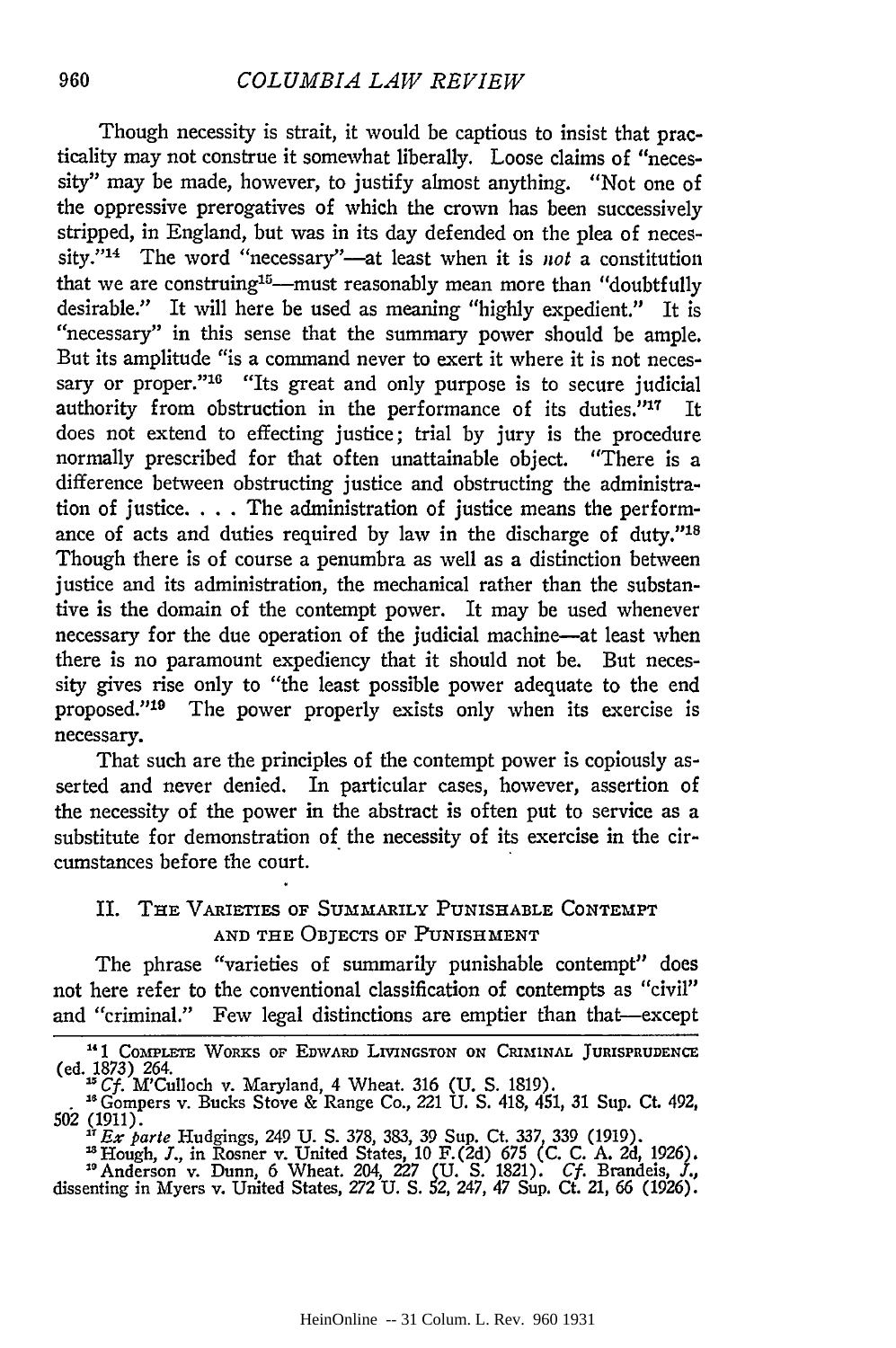of procedural technicality. The point to be made is that in summary proceedings, in the light of the principles of the power, the criminality of a serious contempt is almost completely irrelevant. The relevant questions are these: Is it possible in the particular instance to prevent, abate, or cure an obstruction of the administration of justice? If so, what is the least that will effect that end?

It may, however, be desirable to pause upon the conventional classification long enough to emphasize its misleading tendency. "Civil" contempt is defined as misconduct by which the rights or remedies of a party . . . may be . . . prejudiced."<sup>20</sup> The proceeding is on behalf of an injured litigant. The remedy is to require the contemnor to desist (usually from disobedience of an injunction, or interference with property impounded *pendente lite),* or to make good the complainant's damage from his violation of a duty imposed upon him **by** an order in a case in litigation.21 Subject to statutory limitations, the contemnor, if able to comply with the remedial requirement, may be committed until he does so. It is in effect a civil levy of execution which may include body execution. But I venture to say that every "civil" contempt whose contumacy is carried to the point at which the contemnor may be committed is a "criminal" contempt as well-and further, that the difference in form between summary proceedings in the interest of a private litigant and summary "criminal" proceedings in the public interest in correcting obstruction of the administration of justice has contributed to bring about substantial differences in object and result where there should logically be none.

In the *Gompers* case,<sup>22</sup> for instance, the salient fact was that a judge summarily imposed severe criminal punishments (six to twelve months' imprisonment) for an act which the defendants honestly, and perhaps at that time not unreasonably, believed that they had a legal right to do.<sup>23</sup> They had published that the Bucks Stove and Range

**<sup>-&#</sup>x27;** The statutory definition in New York and many other states; see Nelles and King, *op. cit. supra* note **9,** at 421 & 554; Fox, *supra* note 4, at 44; Beale, *Contempt of Court, Civil and Criminal* **(1908)** 21 HAgv. L. REv. 161; Gompers case, *supra* note **16.**

See cases cited in *A Strike, etc., supra* note 1, at 543-4.

*<sup>&#</sup>x27;Supra* note 16.

<sup>&</sup>lt;sup>8</sup> A man's honest mistake, ignorance, or inadvertance as to his legal duty does not, of course, relieve him from performance of it. But the normal procedure is not to punish him forthwith, but to admonish him to correct his dereliction. Only when his disregard of admonition makes his contumacy certain does it become necessary to resort to punitive coercion. **Skip** v. Harwood, **3** Atk. 564 **(1747) ;** cases cited in **OSWALD,** *supra* note **5, 102-3.** The English usage is to order that an attachment for contempt "lie in the office," to issue only if the dereliction is .not corrected. Disobedience of an order might well sometimes lead rather to its reconsideration than to punishment; in Levenstein v. E. **I. Du** Pont de Nemours Co., **258** Fed. **662 (D.** Del., 1919) a defendant was punished for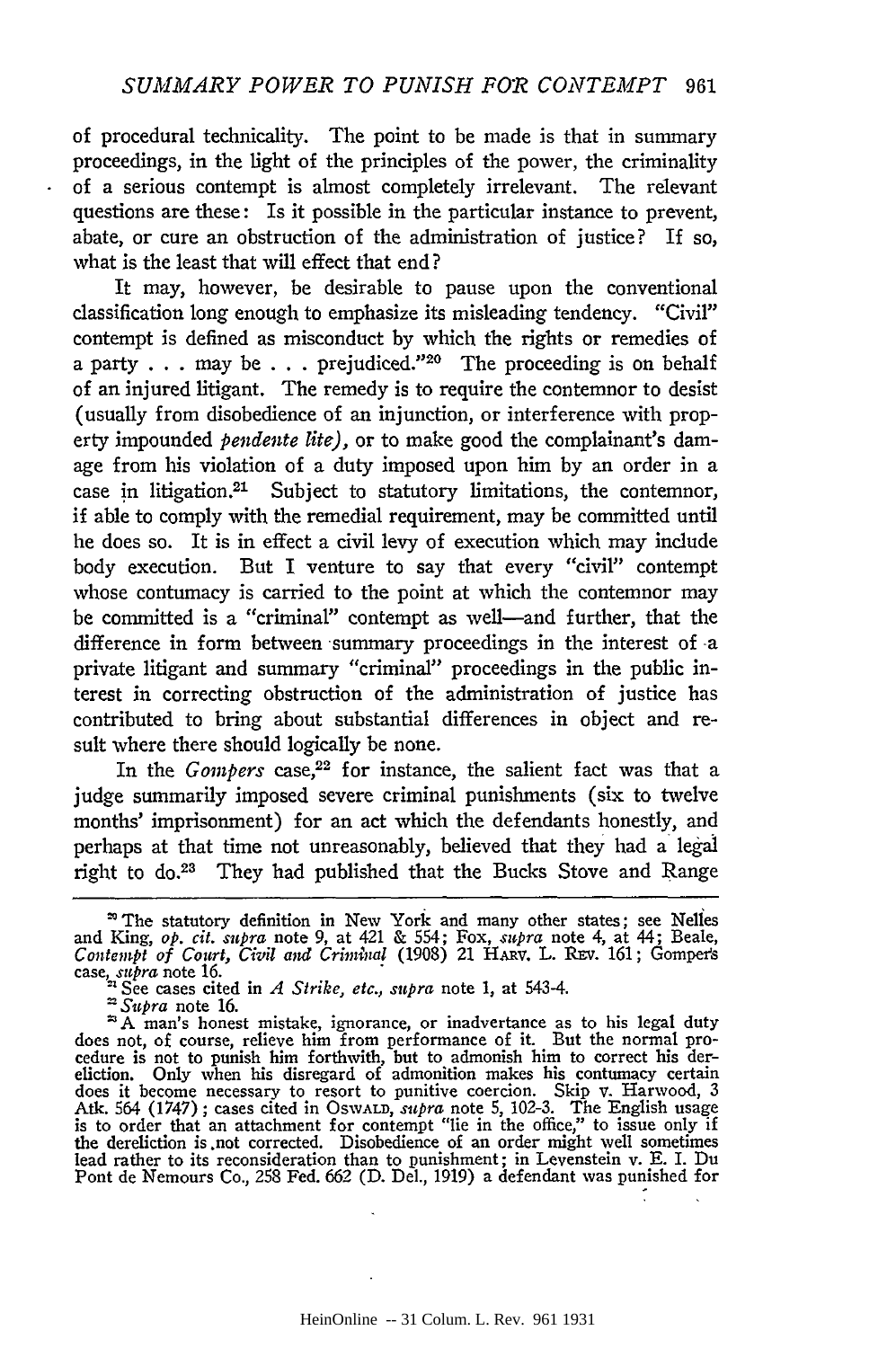#### *COLUMBIA LAW REVIEW*

Company was "unfair" to organized labor in spite of an injunction forbidding them to do so. The necessity of enforcing the injunction (assuming its validity, that being a type of question which this paper avoids) surely did not require heavy penalties for its violation. The reversal, however, was not upon the ground that the clearly punitive sentences were not within the summary power. It was on the narrower ground that they were unauthorized because the proceeding was, in form, for a "civil" contempt. The defendants were thereafter resentenced in a new proceeding (prosecuted **by** the same counsel) in form for "criminal" contempt.24 This conviction was reversed upon the ground that prosecution had been outlawed **by,** or **by** the policy of, the criminal statute of limitations.25 Though the opinion of the court somewhat intimated that prosecution **by** indictment would be preferable to summary proceedings when the object is punitive, it did not hold that castigation in a timely summary proceeding for "criminal" contempt would be improper. It tended, therefore, on the whole to confirm the supposition that the *criminality* of contempts may be summarily dealt with.

refusing on advice of counsel to testify pursuant to a commission which was later held invalid. *Ibid. 667* & 991 (D. Mass. 1919).

Statements that contempt "does not depend upon the intention of the party,<br>but upon the act which he has done" usually mean only that when the circum-<br>stances are such that no inference save that of his wilful contumacy is possible, no attention will be paid to the contemnor's quibbling as to **the** precise state of his mind and feelings; the much quoted language of Taney,  $C$ ,  $J$ , in Wartman v. Wartman, 29 Fed. Cas. No. 17,210 (C. C. D. Md. 1853), should be read in the light of the facts of the case. In corporation cases, if the ancient metaphysic be insisted upon, such circumstances as would prevent regard for a natural person's denial of confumacy will establish the contumacy of the artificial mind of the artificial being. Stancomb v. Trowbridge Urban D **Eq.** 42 (1865).

A non-contumacious obstruction of the administration of justice becomes contumacious upon the obstructor's disregard of an order to correct it. But until his contumacy has become actual, there can be no necessity for summary punitive measures. Ex *parte* Page, 17 Ves. Jr. 59 (1810). The West Virginia court which fined tardy counsel for delaying a trial in spite of the fact that their lateness was due to an automobile accident will scarcely be felt to have made a binding precedent. To *punish* the persons who destroyed a subject matter in the belief that a decision of the Supreme Court had terminated litigamatter in the bester that a decision of the suppreme Court had terminated intga-<br>tion respecting it—a belief misiaken only in that the possibility of re-hearing was<br>still open—would have been similarly outrageous. Merrimac States v. Shipp, *infra* note 58.

The former severe sentences were re-imposed below. The intermediate appellate court, after citing authority for the principle that even in "criminal" contempt proceedings the object was but to secure present and future com- pliance with the injunction, not, as in "regular" criminal proceedings, punitive, reduced the sentences to one month in the case of Gompers and fines for his<br>co-defendants. Yet the injunction, compliance with which was to be secured<br>had fallen with the settlement of the suit in which it had issued  $\lfloor$ 

**'** Gompers v. United States, **233 U. S. 604,** 34 Sup. Ct. **693** (1914).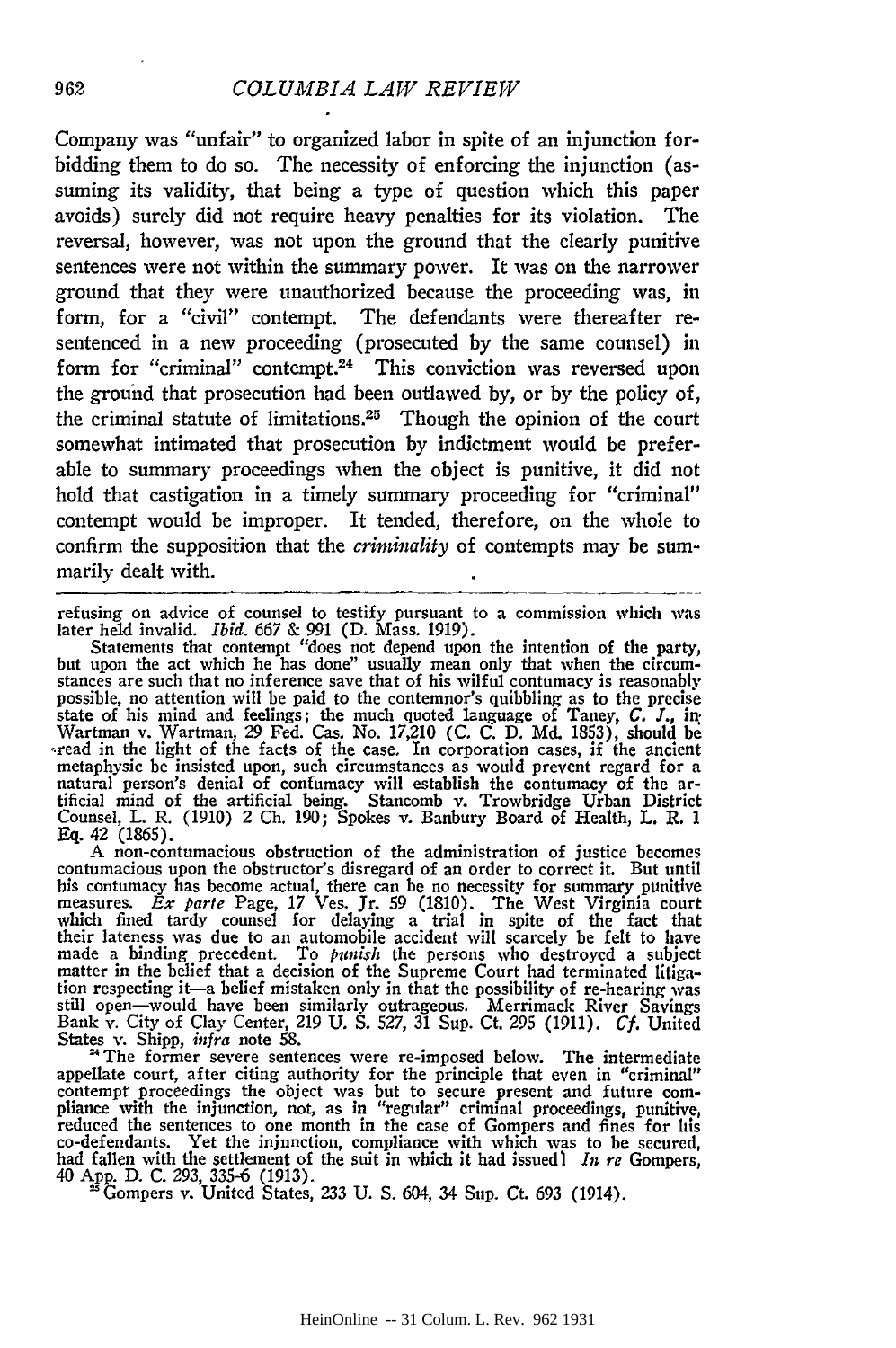# *SUMMARY POWER TO PUNISH FOR CONTEMPT* <sup>963</sup>

It is true both logically and historically that criminal contempt is a crime of the same general nature and punishable with the same objects as other crimes. As such a crime it is, both logically and historically, prosecutable by ordinary criminal procedure. But the habit and necessity of looking to criminal codes for definitions of crimes so prosecutable has led to forgetfulness of the fact that many of these crimes are contempts. We tend to apply that word only to things dealt with summarily. And since contempts  $(1)$  are criminal and  $(2)$  are dealt with summarily, it has seemed to follow that the *criminality* of contempts may always be dealt with summarily. Yet this is rather rarely done in fact. Courts punish for contempt sparingly. Their main use of the power is an *in terrorem* use-preventive, not punitive; and on the rare occasions when something that looks like a moderate punishment is summarily imposed, the remedial or preventive aspect usually outweighs the punitive. And in the still rarer instances of clearly punitive summary sentences for serious contempts, the qualms of disinterested observers are strong evidence of the occurrence of an abnormality approaching enormity.

When the mind disabuses itself of the specious *non sequitur* that the criminality of contempts may be summarily dealt with *because* contempts are (1) criminal and (2) subjects of summary abatement, and recurs to the principles of the summary power for definition of its limits, such qualms turn out to be as well founded logically as they are in feeling. Edward Livingston made in 1824 a statement of the limits implicit in the principles and policy of the power whose clarity resists improvement:

"A recurrence to the great principle of self-defence will serve to show with some certainty to what extent this power is necessary or proper. Courts are, or ought to be, armed with every power necessary to defend themselves. Noise, interruptions, violence of every kind, must be repressed; obedience to all lawful orders must be enforced. Thus far the law of self-defence goes, but no further. Is the violence over-has the interruption ceased-is the intruder removed—has the order which was disobeyed been complied with? here the power of the incorporeal being *[i.e.,* the court], as well as that of the individuals in the analagous cases, ceases, and the duty of the sovereign power begins. That alone must punish-that alone can define offences and **fix** the penalty for committing them. An infringement of the legal rights of a court of justice is an offence, and that government is radically defective which places the power to punish it in the hands of the offended party. Here, then, we find the limit of that necessity, which is so much insisted on and so little understood. There is a necessity that courts should have the power of removing interruptions to their proceedings, but there is none that they should have the power to punish those interruptions; the laws must do that, **by** the instrumentality of the courts, but in the form prescribed **by** law.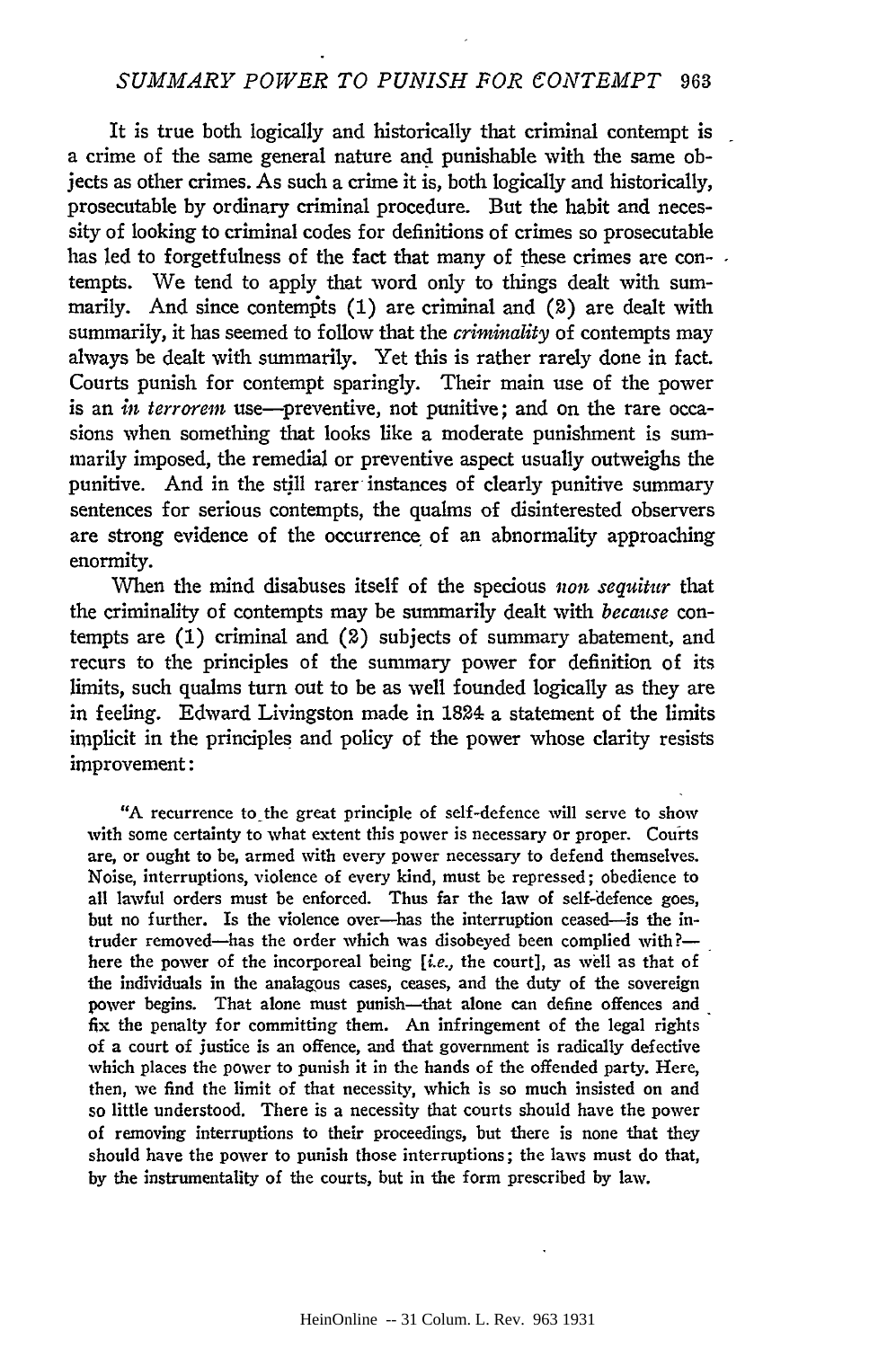## *-COLUMBIA LAW REVIEW*

"If the argument has been as clearly expressed as its force is felt, it must be convincing to show that courts ought to be empowered to remove all obstructions to their proceedings; that all such acts should be punished only **by** the due course of law; and that proper punishments, inflicted **by** the regular operation of law, will deter from these acts much more effectually than the irregular agency of the offended party, who sometimes, from delicacy, will abstain from enforcing the penalty of the law-sometimes, from the indulgence of passion, will exceed it."<sup>24</sup>

Livingston's proposed Penal Code for Louisiana would have allowed no summary *punishment* whatsoever; even for petty disturbance in the court room the limit of summary power would have been to hold the offender long enough to turn him over for regular criminal prosecution.<sup>27</sup> So drastic a limitation of the summary power by so strict a conception of the necessity which justifies it would, though logical, be undesirable. Petty offenders are apt to enjoy complete immunity unless they can be summarily punished. The efficiency of various non-judicial autocracies which have been found highly expedient-those, for instance, of the commander of an army, the master of a ship at sea, and the traffic policeman-requires various degrees of punitive discretion. Tempering strict necessity with practicality, it would seem that the following varieties of contempt may well be subject to some degree of summary punishment:

*1. Misconduct by officers of court in their official transactions.* The court, like the general of an army, must maintain discipline among subordinates. This is perhaps the oldest head of *punitive* summary power. Except with respect to attorneys, as to whose discipline there has grown up a distinct and satisfactory body of law and practice, its use is mainly *in terrorem.* It rarely encroaches upon the domain of ordinary criminal proceedings. It seems appropriate that an embezzling receiver should be committed until he makes good his defalcations, if he is able. But should his criminal punishment be imposed in a summary proceeding **?28**

*2. Petty disturbances in or about the judicial precincts.* An efficient *in* terrorem power to maintain order and decorum must have teeth. Peccadilloes too trifling to be worth the bother of sending to another court for prosecution should not for that reason **be** committed with impunity. As to such matters the court may appropriately resolve itself momentarily into a petty criminal court. But its punitive power, like that

964

LIVINGSTON, *supra* note 14, at 264-6. The quoted passage has been much abridged without indication of the omissions.<br><sup>27</sup> *2 ibid.*, 59-60; CoDE, Book ii, tit. v, ch. xi, arts. 205-8.

This was done in Cartwright's case, *supra* note **13.**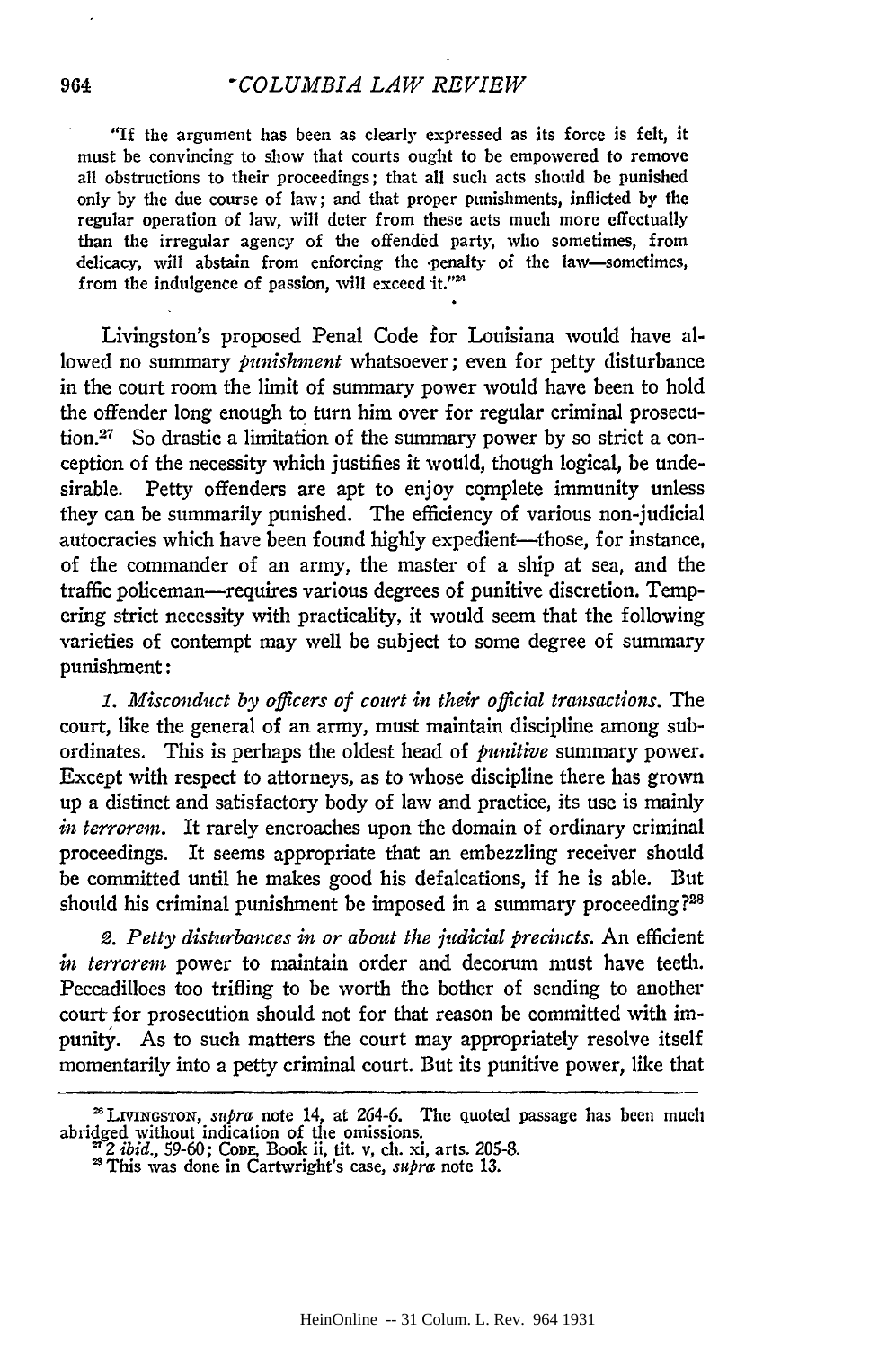of a justice of the peace, is a little power to deal with little things.<sup>29</sup> The angry defeated litigant who threw an egg at Vice Chancellor Sir Richard Malins in 1877 was summarily committed and, after five months' imprisonment, deported.<sup>30</sup> Should he not rather, like the felon who threw a brick-bat at Chief Justice Richardson in 1631,<sup>31</sup> have been prosecuted by indictment? The dignity of Mr. Justice Field was tarnished by his handling of the court-room broil in which Terry drew a weapon.32 The offence was too big, and the pressure on the court's personal feelings too strong, for the summary punishment to be seemly.

**8.** *Petty disobedience or resistance to process or orders, or interference with their execution.* There should be no feeling that courts may safely be trifled with. In times when feudal habits of self-help were still strong, an extensive summary punitive power for interference with process servers was reasonably deemed desirable.<sup>33</sup> Today the quality as crime of any serious forcible obstruction of orders or process would usually be felt as outweighing its quality as obstruction of the administration of justice-a *fortiori* when, as in cases where riotous outsiders to litigation interfered with the operation of railways **by** receivers, the conception of the offence as involving interference with the administration of justice is **highy** artificial.34 The question of summary punishment for violation of labor injunctions involves questions of policy, too large for this article. It may, however, be noted that feeling that violation of such injunctions should not be punished save on conviction by a jury seems to be gaining ground,<sup>35</sup> in spite of a tendency in other fields towards expansion of injunctive enforcement of criminal law.<sup>36</sup> Where the true questions are as to the substantive criminality of conduct-of criminal justice itself, not of obstruction of

<sup>29</sup> The reversal of contempt convictions in Gridley v. United States, 44 F. (2d) 716, 742 *et seq.* **(C. C. A.** 6th, 1930), might adequately have rested upon the sole ground that the lower court had unduly magnified its petty contempt power.

 $^{58}$  Fox, *The Practice in Contempt of Court Cases* (1922) 38 L. QuAR. REV.

185-6.<br>
<sup>28</sup> Supra note 10.<br>
<sup>28</sup> In re Terry's Contempt, 13 Sawy. 440 (C. C. D. Cal. 1888), aff'd, 128 U. S.<br>
289, 9 Sup. Ct. 77 (1888). See also Swisher, Stephen J. Field (1930) 320-342 <sup>33</sup> In 1598 a defendant and his relatives and retainers, resisting service of a chancery writ, compelled the process server, at dagger's point and with a mastiff dog, to "eate the labell of the writ. . **.** . And after the said Henry Parramore sent for drinke for him, which he cawsed him to drinke with cromes of bread in the same." Aberforthe v. Hall (40 Eliz.), 1 **SANDERS, CHANCERY** ORDERS (1845) 76. Such instances explain the special summary severity of Chancery and the Star Chamber with respect to interference with process servers. See Fox, *supra* note 4,108-110. <sup>34</sup>*Op. cit. supra* note 1. "Michaelson v. United States, 266 U. **S.** 42, 45 Sup. Ct. 18 (1924).

<sup>24</sup> For example, under anti-trust, prohibition, criminal syndicalism, and, most<br>recently, anti-libel statutes. State v. Guilford, 174 Minn. 457, 219 N. W. 770 (1928).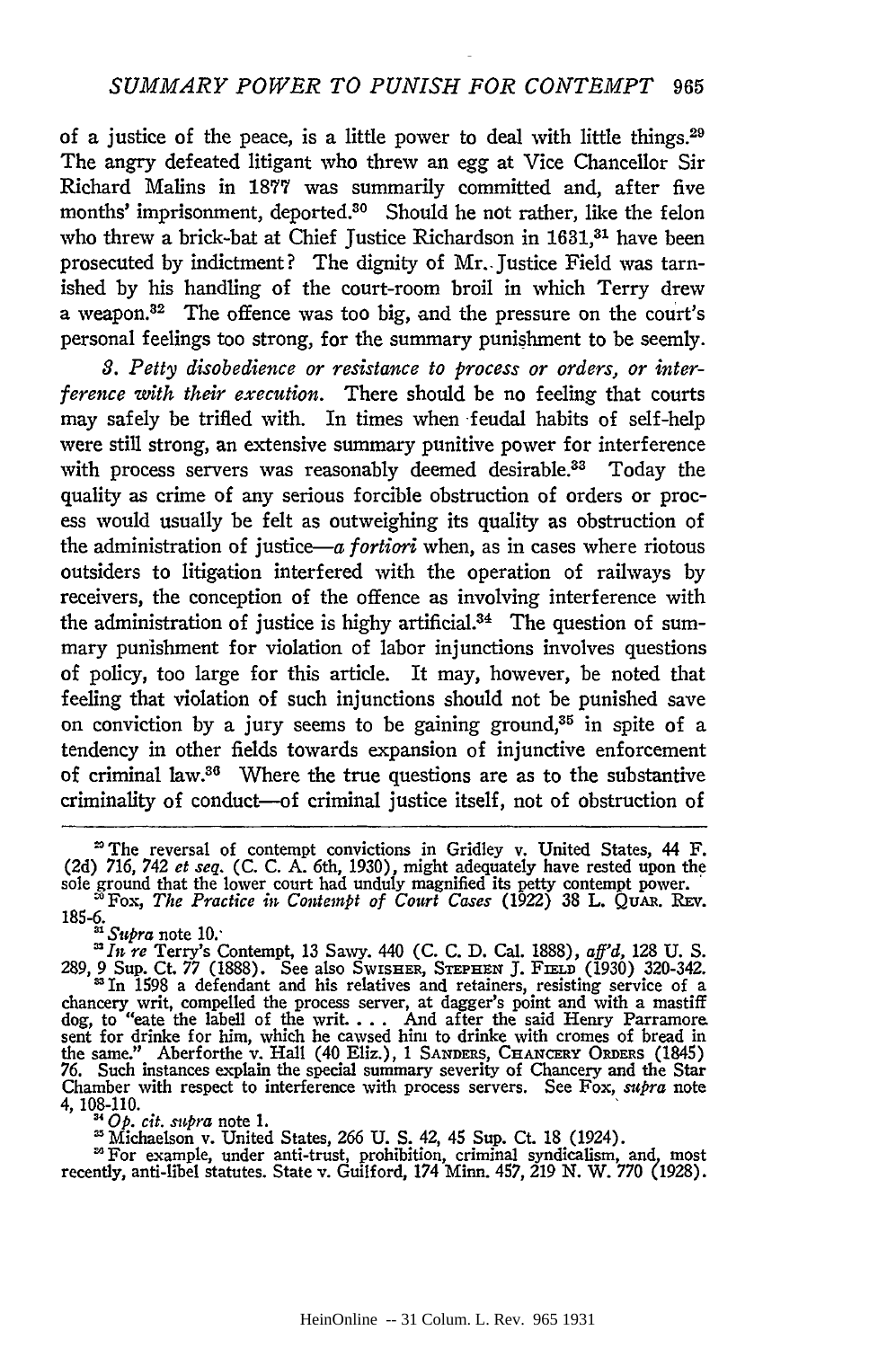its administration—resort to the summary contempt power is anomalous and subversive of its nature and principles.

*4. Serious obstructions of the administration of justice which happen not to be punishable under criminal statutes.* In jurisdictions where all contempts are *per se* subject to prosecution **by** ordinary criminal procedure, this class would not exist. In other jurisdictions, the appearance of an instance should be the signal for enactment of a criminal statute embracing it. The extent to which the class can reasonably be deemed to exist in the Federal courts **by** reason of the inconvenience of resort to state criminal courts, or the slackness of state officials, is a troublesome question. The list of indictable Federal crimes $37$  may not quite comprehend all serious obstructions of the Federal administration of justice. When Federal prisoners committed to the county jail at Chicago were suffered to go at large, there may have been enough doubt (a) whether the sheriff was indictable under the Federal Criminal Code and (b) whether state officials would efficiently have prosecuted him, to justify the imposition of severe summary punishment.38 With respect to acts such as most contempts **by** publication, which courts occasionaly consider serious obstructions of the administration of justice when sensible laymen and legislatures do not, it seems obvious that statutory and constitutional immunities from summary punishment should not be annulled **by** judicial legislation.8"

The four classes which have been described include, it is believed, all cases in which a definitely punitive use of the summary power may be exercised without arousing grave concern. In other cases the summary power should reasonably be conceived as exhausted when it has prevented or cured an obstruction of the administration of justice, and as having no other legitimate object. Of course there is an inevitable overlap between prevention and punishment. It may be said that the object of punitive castigation for petty contempts is preventive. So is the object of the punishment of crimes, including serious contempts, **by** ordinary criminal procedure. What is suggested is this: When the serious criminality of a contempt is apparent, the most efficient prevention of its recurrence should naturally be **by** ordinary criminal prosecution; when that is untrue in fact, the summary power does 'disservice as an inadequate substitute for the correction of inadequacy. In the light of its principles and policy-having regard also to the constitutional requisites of jury trial and due process-the summary power with respect to contempts which are seriously criminal reasonably

*<sup>3</sup> "Infra* note 42.

<sup>&#</sup>x27;United States v. Hoffman, 13 F.(2d) *268* (N. D. Ill. 1925), *aff'd,* 13 F.(2d) 278 LC. C. A. 7th,- 1926). See Nelles and King, *op. cit. supra* note 9.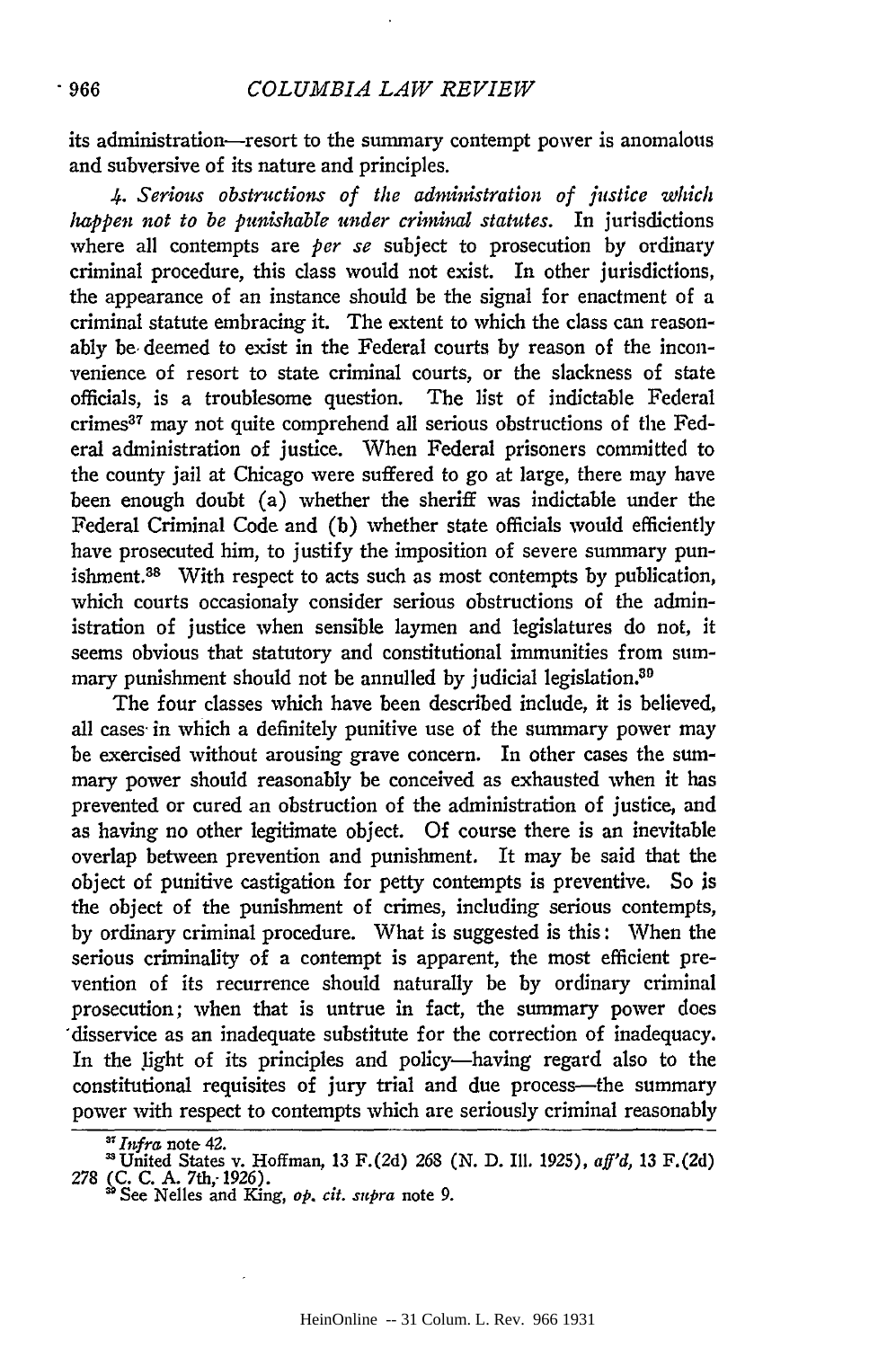exists only when its exercise may prevent or correct the obstructive effect of the particular contempt in the particular pending administration of justice to which it has reference, and only to the extent necessary to that end. Criminal punishment for serious irreparable harm is for the ordinary criminal law.

What has been stated is substantially the theory of the limits of the summary power which a century ago prevailed generally in American legislation. The legislative movement, though it had an earlier beginning in Pennsylvania, gathered momentum soon after Livingston's publication. His influence upon the New York Revised Statutes of 1829 is obvious.40 His work was one of the authorities relied upon by the draftsmen (James Buchanan and Daniel Webster) of the Federal contempt statute of 1831; and he himself as a member of the Senate doubtless promoted that virtually unopposed legislation.<sup>41</sup> Both the Federal and the New York statutes, though in different language, virtually limited the summary power to *misbehavior in the presence of the court, or* **so** *near thereto as to obstruct the administration of justice, and disobedience or resistance to lawful process, orders, etc.,* and provided that prosecution for serious obstructions of the administration of justice should be by ordinary criminal procedure.<sup>42</sup> "It cannot be necessary at this day," said the New York Revisers, "to urge any reason for substituting the trial **by** jury in all possible cases, instead of a trial **by** an offended tribunal. '48 The New York and Federal statutes were the models of most subsequent state legislation;<sup>44</sup> and there is no evidence, unless the proliferation of statutory injunctive remedies for

The Federal statute includes "misbehavior of any of the officers of the said courts in their official transactions," as summarily punishable contempt; the New York statute omits it. The provisions defining and limiting the summary power

are compared in parallel columns, *ibid*. at 528-9.<br>In the New York Revised Statutes of 1829, the limitations of the summary<br>power and the provisions for "regular" criminal proceedings for serious contempts<br>were dissociate the same provisions, some amplified, is still retained; **N.** Y. Junc. LAw, §§ 750-781 (summary contempt proceedings), 476-9 (attorneys); N. Y. PENAL LAW, §§ 370- 381 (corruption), 530 (coercion), 580 (conspiracy), 600 (contempt), 810-14 (forging, destroying, falsifying, suppressing evidence), **860** (intimidation), 1231 *et seq.* (jurors), 1620 *et seq.* (perjury), 1690 *et seq.* (escape and rescue), 1780 *et seq.* (interference with public justice), 2050 *et seq.* (tampering with records), 2440 *et seq.* (witnesses) ; and see also 1820 *et seq.*

The Federal Act of Mar. 2, 1831, c. 98; 4 **STAT.** 487, had two sections: § 1 (now **28** U. S. C. A. § 385) limiting the summary power; § 2 (now 18 U. S. C. A. § 241) making it indictable to obstruct, or endeavour to obstruct, the due administration of justice "corruptly, or by threats or force." § 2 has been supplemented by 18 U. S. C. A. §§ 231-251. The detachment of § 2 and its amplifications in the Revised Statutes and subsequently has caused the supplementary relationship of

the "criminal" provisions to  $\S 1$  to be largely forgotten.<br>
"REVISERS' REPORTS (N. Y. 1828) vol. iv, pt. iii, eh. iii, tit. ii, art. 1, sec. 10.<br>
"Nelles and King, *op. cit. supra* note 9, at 533-4, 536, n. 45, 534 *et s* 

*<sup>11</sup> Ibid.* at 420-2. *'*

*1lbid.* at **527-531.**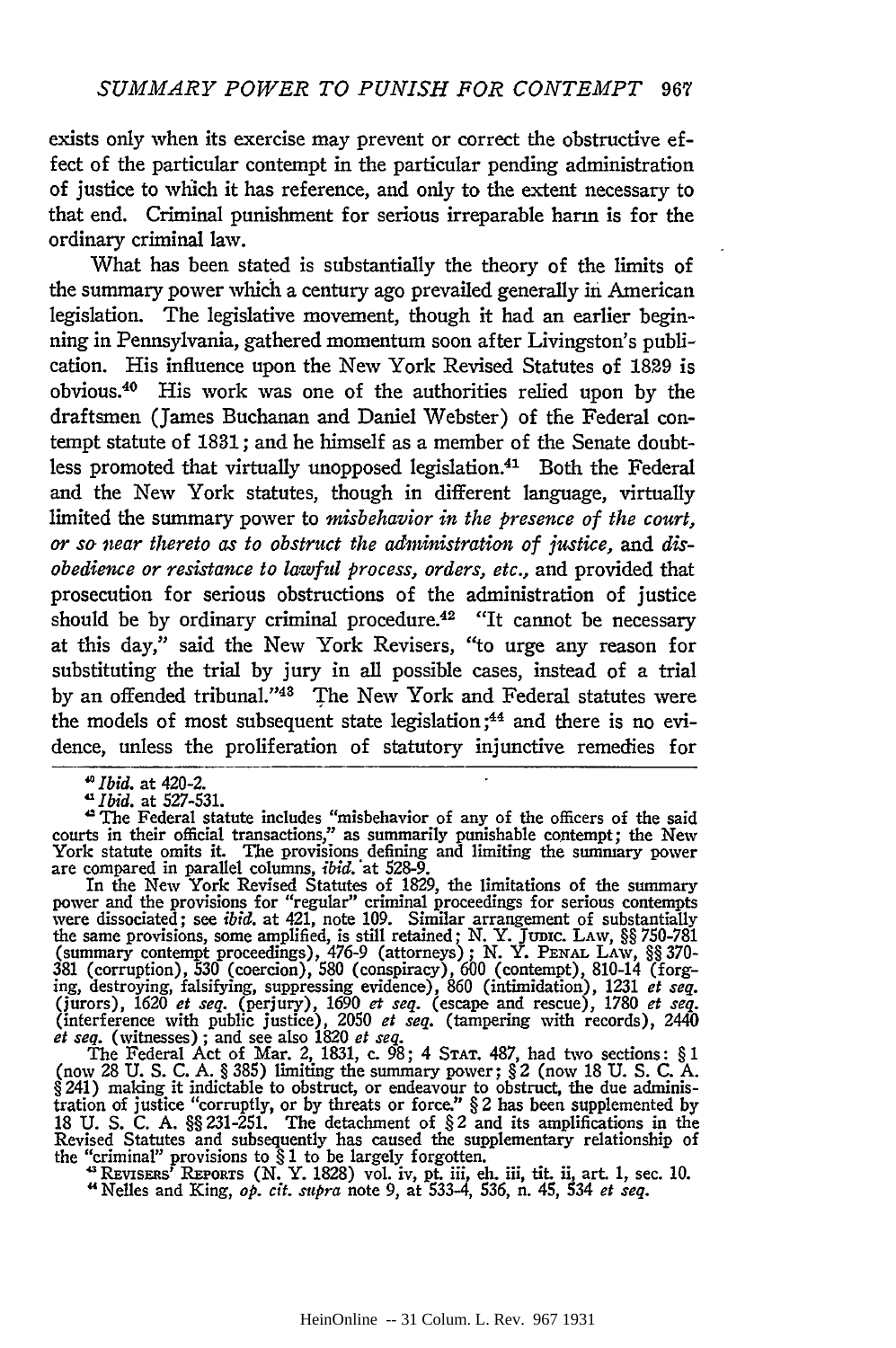crimes be deemed such, of any important change of legislative policy in any statute book.

The same theory that punishment for serious contempts should be upon conviction by jury has in general prevailed in England without legislative compulsion.<sup>45</sup> The impropriety of allowing a proper exercise of summary power to have unnecessary punitive effect was strongly recognized in the famous case of Maria Annie *Davies.40* Mrs. Davies, defeated in **1877** in litigation in which she claimed title to property, declined to accept the judgment as concluding her rights. For nine years thereafter she continued to assert them, sometimes by force, sometimes by abortive legal proceedings. Enjoined at length from further assertion, she disobeyed the injunction, and was committed until she should agree to obey. Her contempt was grossly criminal; the contumacy of Mr. Gompers in the Bucks Stove and Range Company case was trifling in comparison. Though after two years' imprisonment she was still obdurate, she was released-on the ground *(per* Mathew, **J.** and Mellish, *L. J.)* that the continuance of summary incarceration after it had assumed a punitive character was intolerable. The dissent of Coleridge, *C.* **J.,** was on the ground that her imprisonment seemed still essential to the efficacy of the court's decree in favor of her adversary in litigation; he agreed that to punish her was improper.

In this country the attrition by state courts of statutory restrictions upon punitive use of the summary power has been considerable.<sup>47</sup> And the break-down of the Federal statute seems complete, now that it has been declared that it

 $\epsilon$ 

<sup>&</sup>quot;conferred no power not already granted and imposed no limitations not edificial no power

<sup>&#</sup>x27;See Gompers case, *supra* note **25,** at **611-612.** The influence of Livington's master, Bentham, was of course consciously felt in England; and Livingston's<br>own work was there highly regarded; Sir Henry Summer Maine characterized<br>him as "the first legal genius of modern times." HUNT, LIFE OF EDWARD LI

**<sup>28</sup>**COLUMBIA LAW REv. 536-8, 542 **et** *seq.* " Toledo Newspaper Co. v. United States, 247 U. **S.** 402, 418, 38 Sup. Ct.

<sup>560, 564 (1918).</sup> For prior tendency towards attrition of the statute with respec to contempt by publication, see 28 COLUMBIA LAW REV. 532, 539. For the concurrent attrition with respect to tampering with jurors and witnesses, more excusable in view of the somewhat undue rigor of the intended statutory With respect to such contempts, see the cases cited *infra* notes 54 and 55. That the statutory intention was that the summary power (save as to misconduct of officers of court and disobedience or resistance to writs, orders, etc.) should extend only to obstructive acts committed in close topographical propinquity to a sitting court can scarcely be doubted. See citations *supra* note 42. The draftsmen felt a need of subjecting the courts to a limitation more definite and unequivocal than the abstract principle that the power may not be used punitively.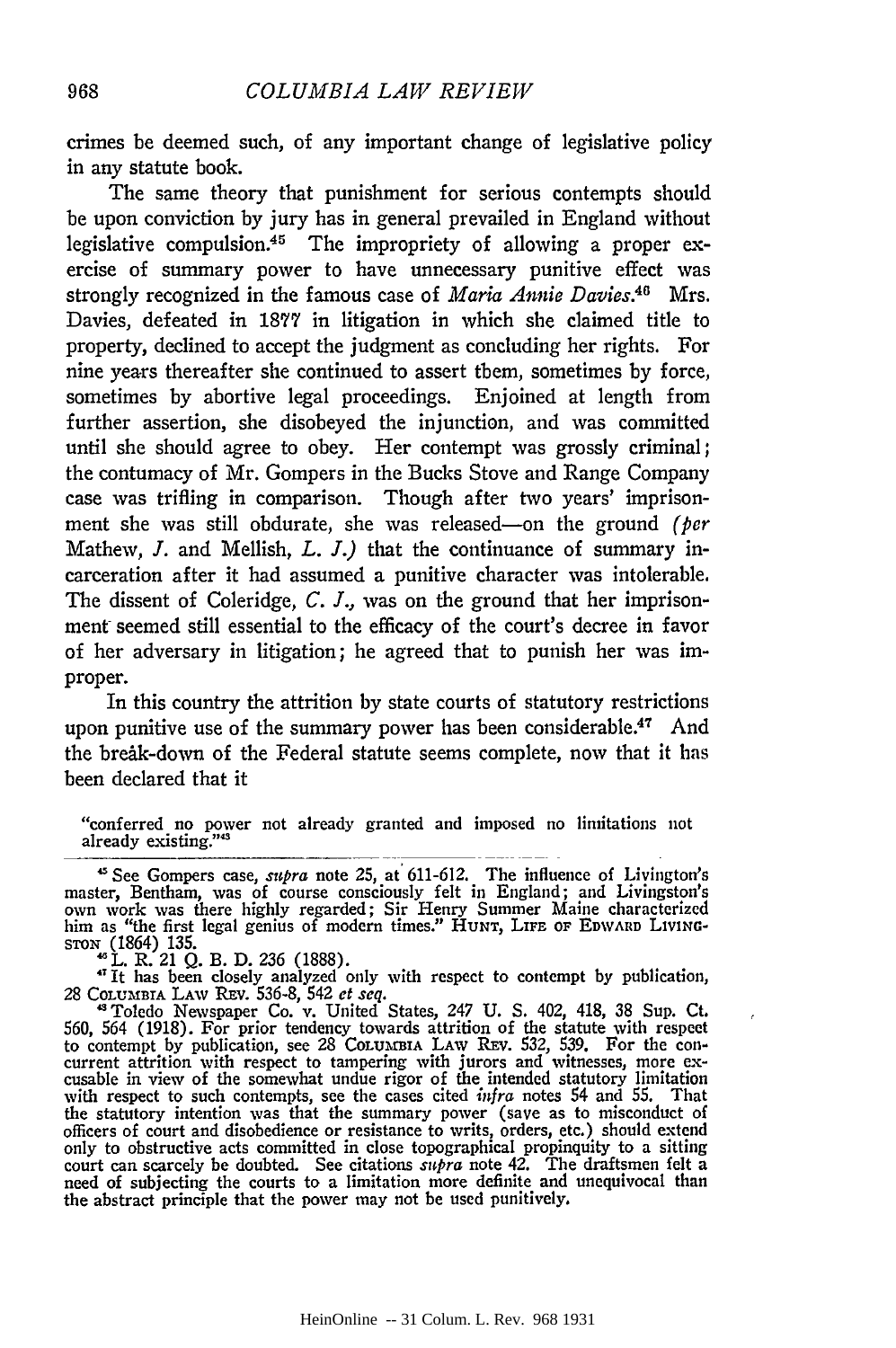## *SUMMARY POWER TO PUNISH FOR CONTEMPT 969*

But since, notwithstanding numerous and striking deviations, usage still for the most part conforms with feeling, sometimes expressed,<sup>49</sup> that definitely punitive use *of,* the summary power is not within its illimitable "inherent" scope, it may not be futile to hope that the frequency of such use will diminish.

## III. **SOME** INSTANCES OF REGARD AND DISREGARD FOR THE PRINCIPLES OF THE POWER

The proper object of the power as here conceived may be re-stated as to bring about specific performance of legal duties incident to litigation-duties mainly of judges, jurors, parties, and witnesses. The power may reach the person who seeks to prevent another's performance of duty as well as the person upon whom the duty directly lies. The ultimate concern, as in law generally, is for justice; but the power enforces directly not justice but its due administration. This distinction, however, though clarifying, is not water-tight. A juror's duty, for example, is not simply to decide, but to decide fairly; a witness's is to tell the truth. And insofar as the summary power can contribute to secure faithful as well as formal performance of legal duty, without disregard of limiting principles, it is clearly desirable that it do so, serving justice itself as well as its machinery.

#### *Perjury*

The proper limits of the power with respect to perjury, long obscured in a cloud of loose decisions, have latterly tended to become clear. It would be intolerable that witnesses should testify in fear of summary punishment if they should seem to testify falsely. That would indeed make the contempt power a "legal thumbscrew"; an honest witness would be in danger of committal until he should testify in a way which the court deemed truthful.<sup>50</sup> But the power can undertake a little more than to compel witnesses to answer questions somehow. In an illuminating case, a witness who "blocked inquiry" **by** persistent and manifestly perjured evasion of disclosure as to a matter surely within his knowledge was committed for ten days. "At the end of that time," said Judge Learned Hand, "he may appear before the commissioner and see whether he can tell a story which is not so obviously a mere sham."5' The court did not, however, conceive that it

*<sup>&#</sup>x27;Supra* note 24.

*<sup>&#</sup>x27;Ex parte* Hudgings, *supra* note **17,** holding that the District Court had *iw jurisdiction* to commit a witness for falsely insisting that he had no recollection of ever having seen certain persons write; the witness was discharged on *habeas corpus,* his committal having been "without due process of law." "'United States v. Appel, 211 Fed. 495 (S. **D. N.** Y. 1913), approved in *Ex*

*parte* Hudgings, *supra* note 17, at 383.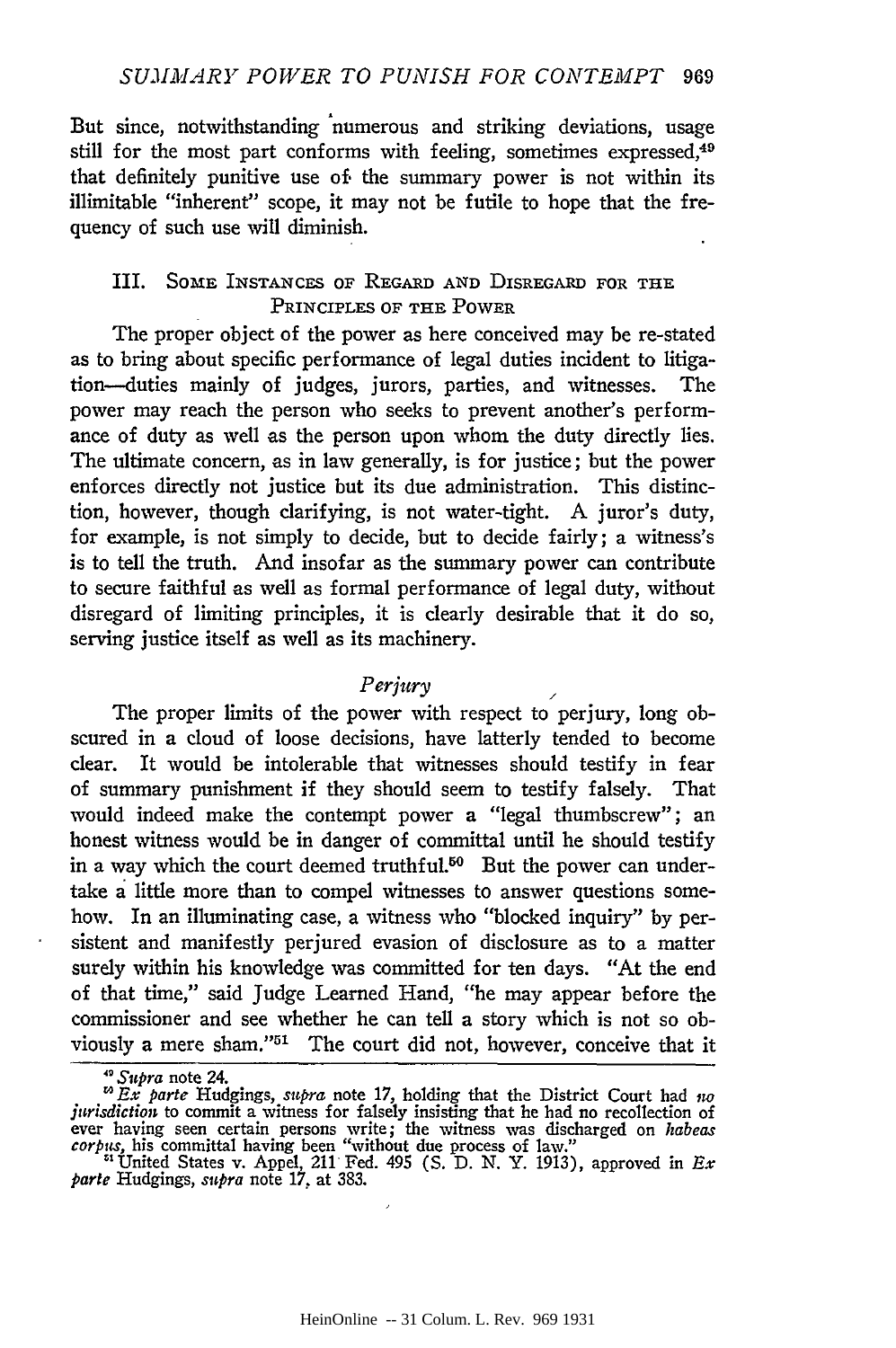could undertake either to extort the truth, or to *punish* for falsehood.

It might be rash to say that no perjury which is not assimilable to recalcitrancy may properly be dealt with summarily. But in other adjudicated instances the "necessity" or paramount expediency of summary committal is not always apparent. It is true, as was said in one such case, that "there is no essential difference" between obstructing the administration of justice by perjured evidence and by tampering with a juror or witness.<sup>52</sup> The assumption, however, that either tampering or perjury is *ipso facto* punishable summarily quite ignores the limits implicit in the principles of the power.

#### *Tampering with Jurors or Witnesses*

With respect to tampering, adjudication is still cloudy. On the face of most of the cases it would seem that the criminality of tampering was the reason it was summarily punishable.<sup>53</sup>

Tampering with jurors ranges all the way from bribery and intimidation to the sort of undue influence which, however prejudicial, cannot practically be eliminated. A degree of friendly or unfriendly feeling on the part of jurors-and judges also-towards litigants and counsel is inevitably incident to a trial, and often affects its result. Deliberate "flirtation" with the jury is a branch of the art of a trial lawyer; it becomes contempt only when it is maladroit. Though it would rarely be deemed contemptuous to satisfy a juror's desire for a cigarette in the corridor during recess, social overtures which pass the vague line between common courtesy and affirmative ingratiation may well call for reprimand or punishment. Punishment for such a thing, even after the trial is over, would be within the "petty offence" power which has been conceded on perhaps illogical grounds of practical convenience. Improprieties which are possibly, even though not certainly, prejudicial should not be committed with impunity.

When tampering amounts to a serious crime, if a summary punishment will prevent prevention of a juror's faithful specific performance of his duty-for instance, by removing an intimidatory or corrupting pressure before it has done harm<sup> $54$ </sup>—its imposition is clearly within the

<sup>&</sup>lt;sup>12</sup> In re Steiner, 195 Fed. 299, 303 (S. D. N. Y. 1912).<br><sup>12</sup> See, e.g., Kelly v. United States, 250 Fed. 947 (C. C. A. 9th, 1918) and cases **'** See, *e.g.,* Kelly v. United States, **250** Fed. 947 (C. C. A. 9th, 1918) and cases there cited.

<sup>&</sup>lt;sup>14</sup> This ground was taken in *In re* Brule, 71 Fed. 943, 946 (D. Nev. 1895). It was seemingly available in Savin, Petitioner, 131 U. S. 267, 9 Sup. Ct. 699 (1889) and Cuddy, Petitioner, 131 U. S. 280, 9 Sup. Ct. 703 (188 ever, devoted their argument to the statutory question, then still important, of whether the place of the offense was topographically near enough to the sitting<br>court. The concentration of attention upon the over-rigorousness, in some cases, of<br>this attempted limitation of the contempt power may be res ciples of the power.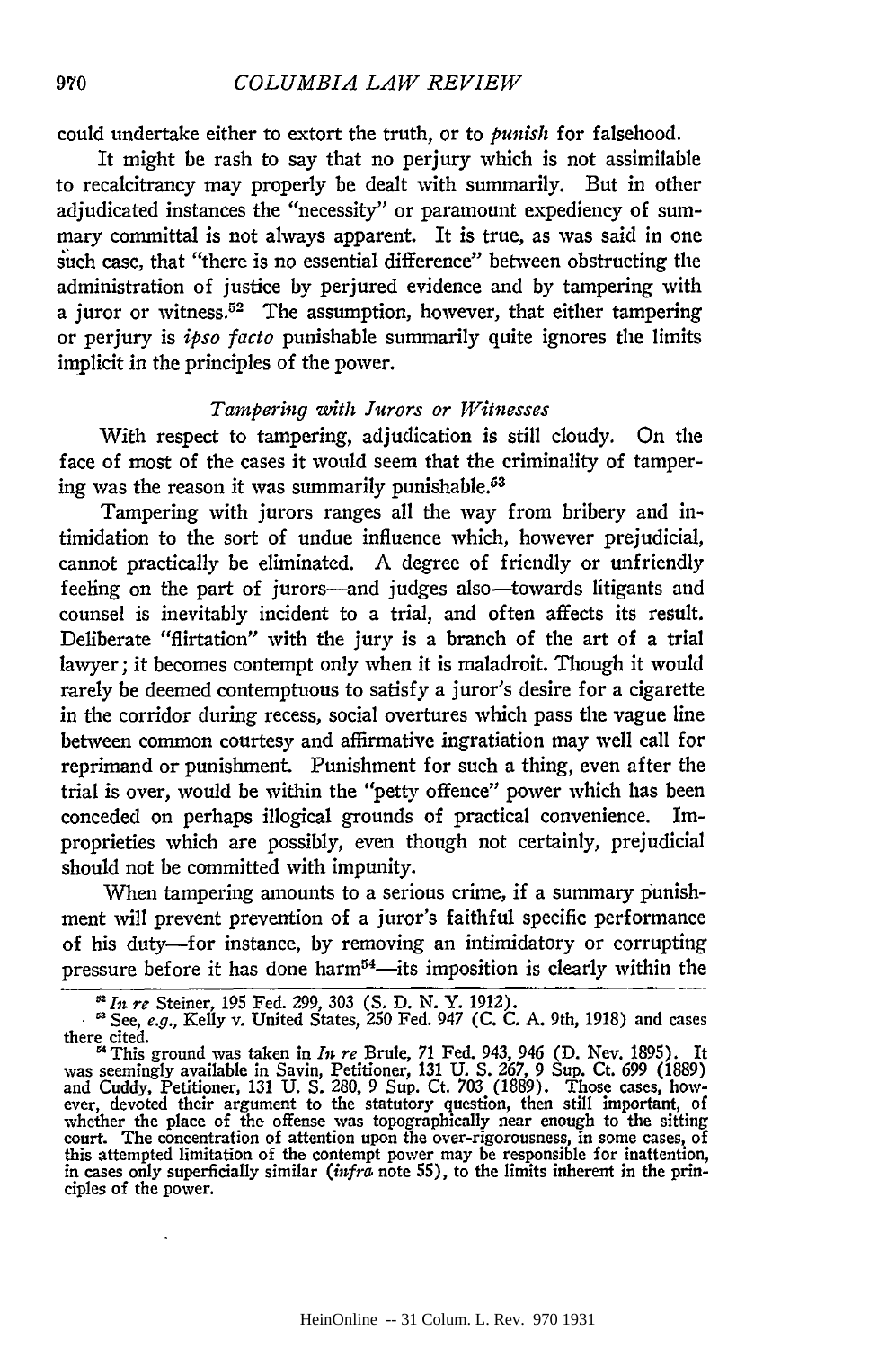principles of the power. But if the obstruction of the administration of justice has become an accomplished and irreparable fact-as when a juror has been bribed-is there any theoretically admissible reason why the offence should not be remitted to "regular" criminal proceedings? Yet a number of cases sustain summary punishments for tampering with witnesses or jurors when no ground for proceeding summarily is either apparent from the facts or stated in the opinion.<sup>55</sup> And the recent case of *Sinclair v. United States56* seems calculated to give wings to their encroaching tendency.

In that case the obstruction of the administration of justice by undue surveillance of jurors empanelled to try Messrs. Sinclair and Fall for conspiracy to defraud the government of oil reserves was no longer preventable or correctible. It had been accomplished. A mistrial had been declared on Nov. 2, 1927. The "summary" proceedings were instituted thereafter on Nov. 22. The "summary" trial lasted from Dec. *5,* 1927 to Feb. 21, 1928. A record of eight hundred and seventy-eight printed pages was filed in the Supreme Court a year later. In that court the question mainly considered was whether the defendants were in fact guilty of criminally obstructing the administration of justice. The court could discover, it said, "no reason for *emasculating* the power of courts to protect themselves against this odious thing," assuming without discussion an identity of area of *summary* and *regular* proceedings for crimes against the administration of justice.57 It ignored -the defendants' counsel had discreetly omitted to raise the pointthe absence of any acknowledgable reason why the interest in securing "trial by capable juries in important cases" generally would not have been adequately served by a *regular* criminal prosecution. It is not easy to see how the interest in trial by jury is served by dispensing with juries in cases appropriate for them.

The Sinclair indictment was still of course technically "pending" after the mistrial. But can a candid mind believe that the summary punishment for tampering was in fact directed towards securing a due administration of justice in a re-trial of the indictment? It seems obvious that fear of failure of justice in jury trials either for the oil conspiracy or the tampering was an operative unacknowledged reason for the "summary" punishment for contempt. In that respect the

*In re* May, 1 Fed. **737** (E. **D.** Mich. 1880), McCaully v. United States, **25** App. D. C. 404 (1905); Keeney v. United States, **17** F.(2d) **976** (C. C. A. 7th, 1927). In these cases the harm was done before summary proceedings were instituted.

**M279** U. **S.** *749,* 49 Sup. Ct. 471 (1929).

<sup>&</sup>lt;sup>17</sup>*Ibid.* at 765. The facts, unless construed with artificial narrowness, constituted an offence of "corruptly endeavoring to influence or obstruct the due administration of justice," indictable under 18 U. S. C. A. § 241.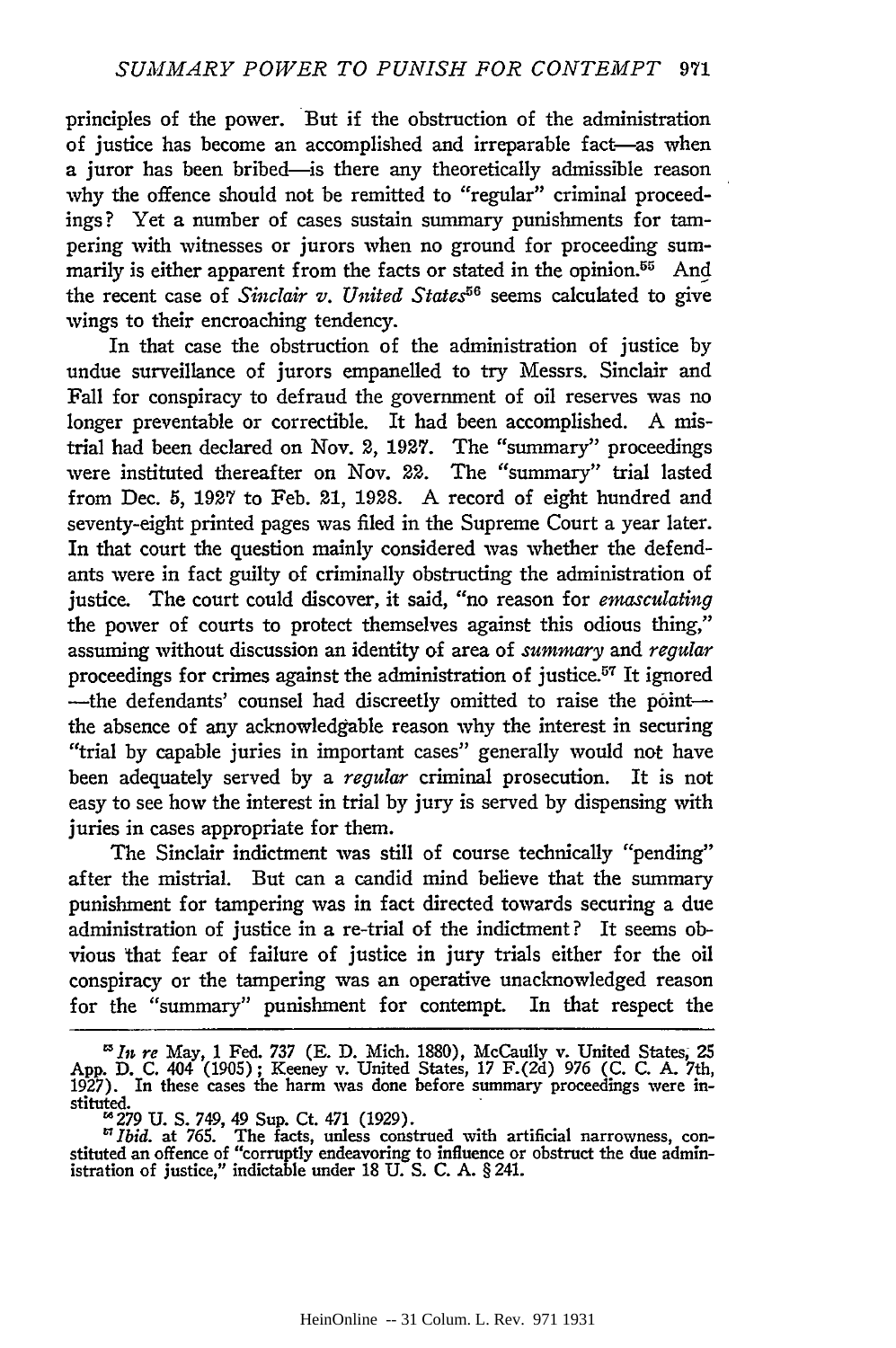Sinclair contempt case is not unique. Such a fear, however, would equally justify summary punishment for murder.<sup>58</sup> In no case noted has it been openly avowed as a ground for proceeding summarily. In one case a district attorney argued that a summary conviction should be sustained because of doubt whether an influential defendant could be convicted by a jury. "This amounts," said Judge **G.** W. Anderson, "to urging usurpation of jurisdiction in order to achieve a conviction thought impossible under the forms of law provided by Congress."<sup>59</sup>

<sup>48</sup> And may indeed be felt to have done so. *Ex parte* Wall, 107 U. S. 265, 2<br>Sup. Ct. 569 (1882); United States v. Shipp, (on demurrer) 203 U. S. 563, 27<br>Sup. Ct. 165 (1906); (on the merits) 214 U. S. 386, 29 Sup. Ct. 6

habeas corpus, an appeal to the Supreme Court of the United States was allowed, staying execution of the death sentence which would otherwise have occurred on the day following. A mob, stimulated by publication of the acti

The county sheriff (for non-prevention doubtfully amounting to collusion) and several active lynchers were punished for contempt of the Supreme Court. The case is clear to the effect that contumacious purpose to defeat that court's jurisdiction of the negro was the essence of the contempt. *Cf.* note **23,** *supra.* It would seem that a lynching motived solely **by** animus against the negro for his

alleged crime would not have been contemptuous.<br>The active lynchers were surely guilty of a gross criminal contempt—an<br>obstruction, by force, of the due administration of justice in the Supreme Court<br>—clearly subject to "r certainty that it would have been as impossible to convict the lynchers of contempt<br>by jury trial in a Federal court in Tennessee as to convict them of murder in a<br>state court. The question of the desirability of law enfor tolerable to the community it is supposed to serve is in this instance complicated. For it may be said that the enforcement of Federal law, desired **by** the people of the United States generally, should not be subject to defeat **by** merely local pas- sions. Yet the lynching itself was theoretically of no possible Federal interest. It was nevertheless so clearly likely to be the real object of punishment that the<br>use of the summary power may excite as much concern as approval.<br>Concern is greater in the case of the sheriff (Shipp) than in the case of

Concern is greater in the case of the sheriff (Shipp) than in the case of the actual active lynchers. For the Supreme Court divided five to three on the question of his contumacy. It seems clear that that question would be to a jury. **'Coll** v. United States, **8** F. **(2d)** 20, 22 **(C. C. A.** 1st, **1925).** This is unique

among recent cases in giving effect to the clear intention of the Federal statute<br>that tampering, when it is geographically remote from a sitting court, should not be summarily dealt with. *Supra* notes 42 and 48. The facts disclose a better reason than the physical remoteness of Dr. Coll's activities for reversing his summary conviction. Dr. Coll had been indicted with others for conspiracy to violate the Prohibition Act, on testimony by an acknowledged bootlegger who was violate the Prohibition Act, on testimony **by** an acknowledged bootlegger **who** was himself under indictment, given in return for a promise of immunity from the district attorney. Dr. Coll's alleged contempt was an interview with the bootlegge at his house, four miles from court. According to Dr. Coll's witnesses the bootlegger then admitted that he had testified falsely against Dr. Coll before the<br>grand jury "in order to get himself free from his own criminal troubles." The<br>prosecution introduced evidence—"very doubtful evidence" in Judge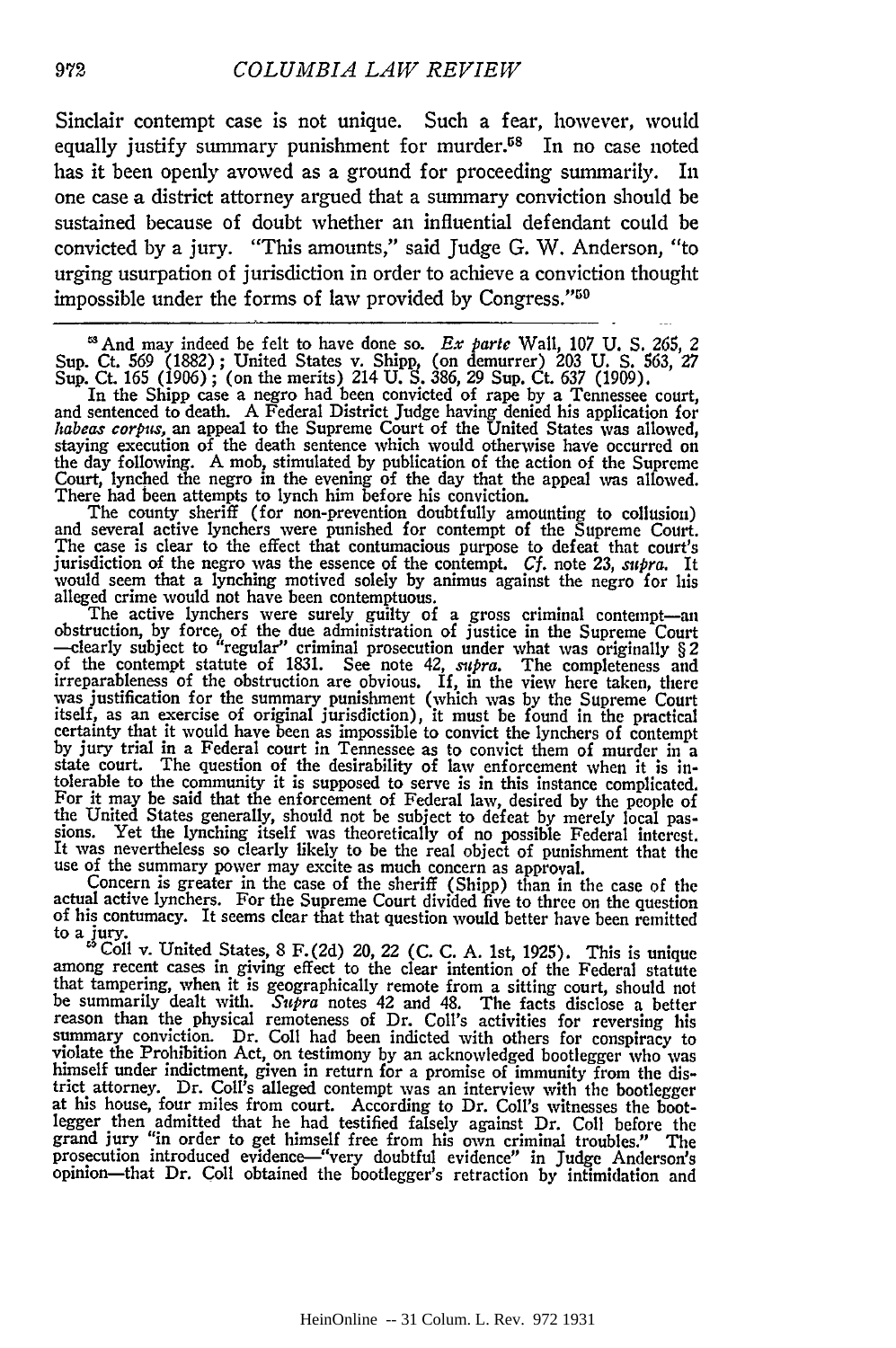## IV. IMPLICATIONS

In a short view of summary punishments for serious crimes, satisfaction may be felt that a degree of retributive justice was somehow visited upon persons generally believed capable of defeating justice in a jury trial. But is not such "justice" closer to mob law than to due process of law? I'hless we are to acknowledge that influential persons cannot be convicted by juries, and acquiesce in reversion to the sort of conditions which the Tudor autocracy developed the Chancery and the Star Chamber to control—the law of the land being impotent with respect to the "over-mighty subject" $60$ —it is inappropriate to permit the contempt power to advance toward superseding the due administration of justice which it exists to protect. It results from that advance that when we look at the boundary of the contempt power, instead of finding a penumbra as wide only as the variations of careful judgment on questions of the necessity of summary procedure in doubtful cases, we find it scalloped with strong protrusions into a clearly alien area, so that it seems that a familiar maxim may have to be revised to read, *cessante ratione, non obstante progressat lex.*

It is notorious that justice increasingly fails of effectuation through due process of law in criminal cases. It is natural to ascribe much of the blame to the inefficiency of trial by jury. But that inefficiency is but one of many surface symptoms of the real cause-a condition of society in which the will that justice should fail is often more powerful than the will that justice-should prevail. Since, in cases where the will that justice should win is insufficient, the administration of justice by straight foot-ball is ineffectual, law-abiding emotion tends to condone, and even approve, resort by justice to trick plays for an occasional score-as when a gangster, practically secure from prosecution for major crimes, is convicted for not paying taxes upon his nefarious income. Approval of summary punishments for grave criminality is similarly short-sighted. Efficient justice through juries depends upon an intense and general desire for it in society at large. So also, however, does efficient justice through courts sitting without juries. The traditional attachment to trial by jury is supported by abundant evi-

suggestions of benefits. Dr. Coil's own emissary brought the interview to the attention of the district attorney in connection with an application for discon-tinuance of the prosecution of the indictment against Dr. Coll. The response to this application was the information against Dr. Coll for contempt. The substantial non-technical ground for reversing Dr. Coil's conviction for

contempt was doubt whether he was in fact guilty of obstructing the administration of justice. Perhaps the real obstruction occurred when the bootlegger was induced to give evidence against him before the grand jury—and the effect of Dr. Coll's pressure on the bootlegger was to remove it. The question called loudly for jury trial. 1 HoLDSWoRTH, HIsT. **ENG.** LAW (3d ed. 1923) chs. v, vi.